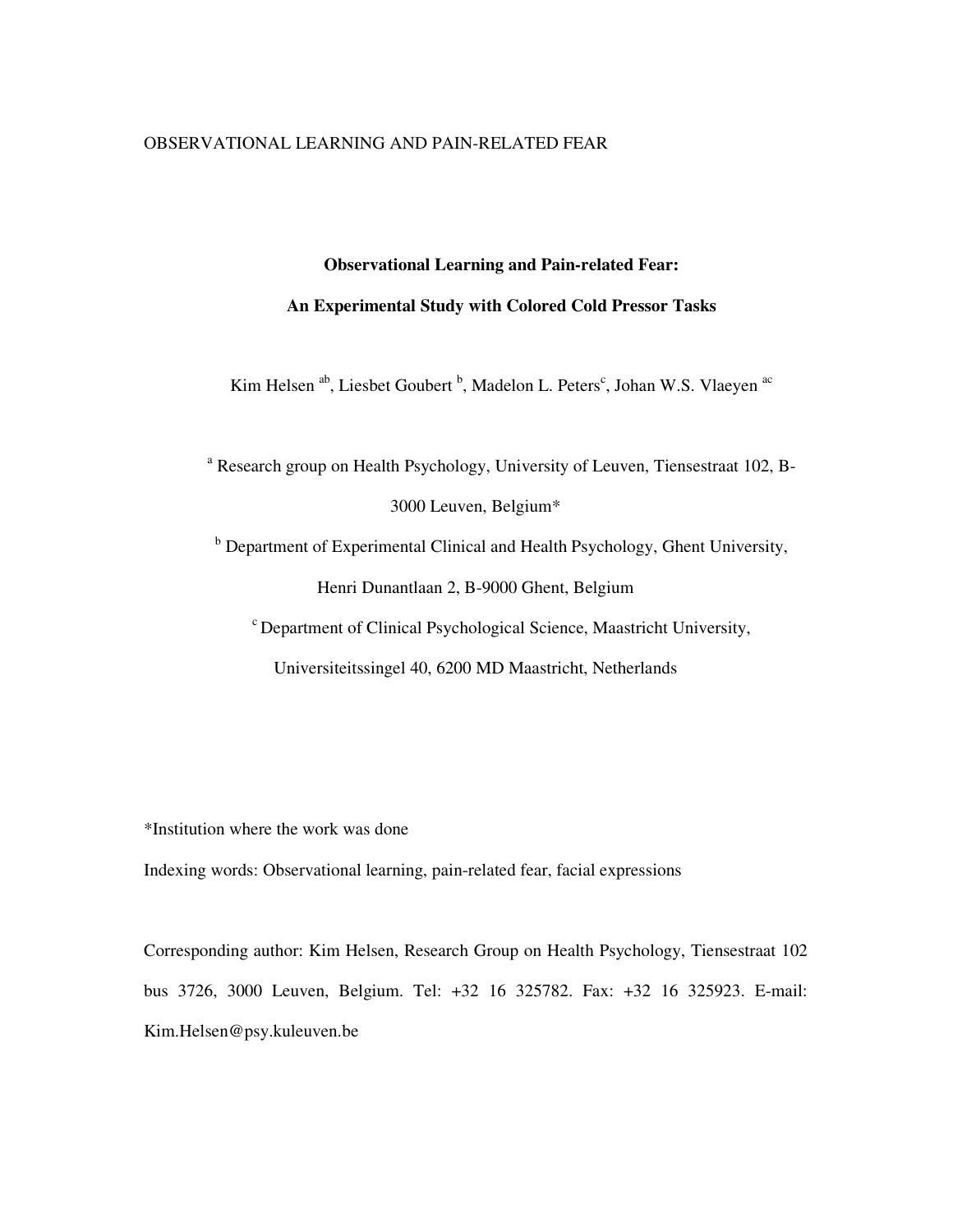# **Abstract**

The primary aim of the current study was to experimentally test whether pain-related fear can be acquired through observational learning, whether extinction occurs after actual exposure to the aversive stimulus, and whether pain-related fear was associated with increased pain ratings. During an observation phase, female volunteers watched a video showing models performing cold pressor tasks (CPT), of which the color served as a conditioned stimulus (CS). In a differential fear conditioning paradigm, each of two colors were either paired with models' painful (CS+) or neutral (CS-) facial expressions. Exposure consisted of participants performing CPTs of both colors (10°C). Self-reported fear of pain, and expected pain ratings were obtained after the observation period, while actual pain and avoidance measures were obtained during and after exposure. Results show that after observing another person performing the CPT associated with the painful faces, subjects report more fear of pain and expect more intense and unpleasant pain as compared to the CPT associated with the neutral faces. This effect of observational learning on pain-related fear persisted until after exposure. During and after exposure no stimulus type effect for pain ratings was found. This study provides preliminary evidence for observational learning of pain-related fear in humans.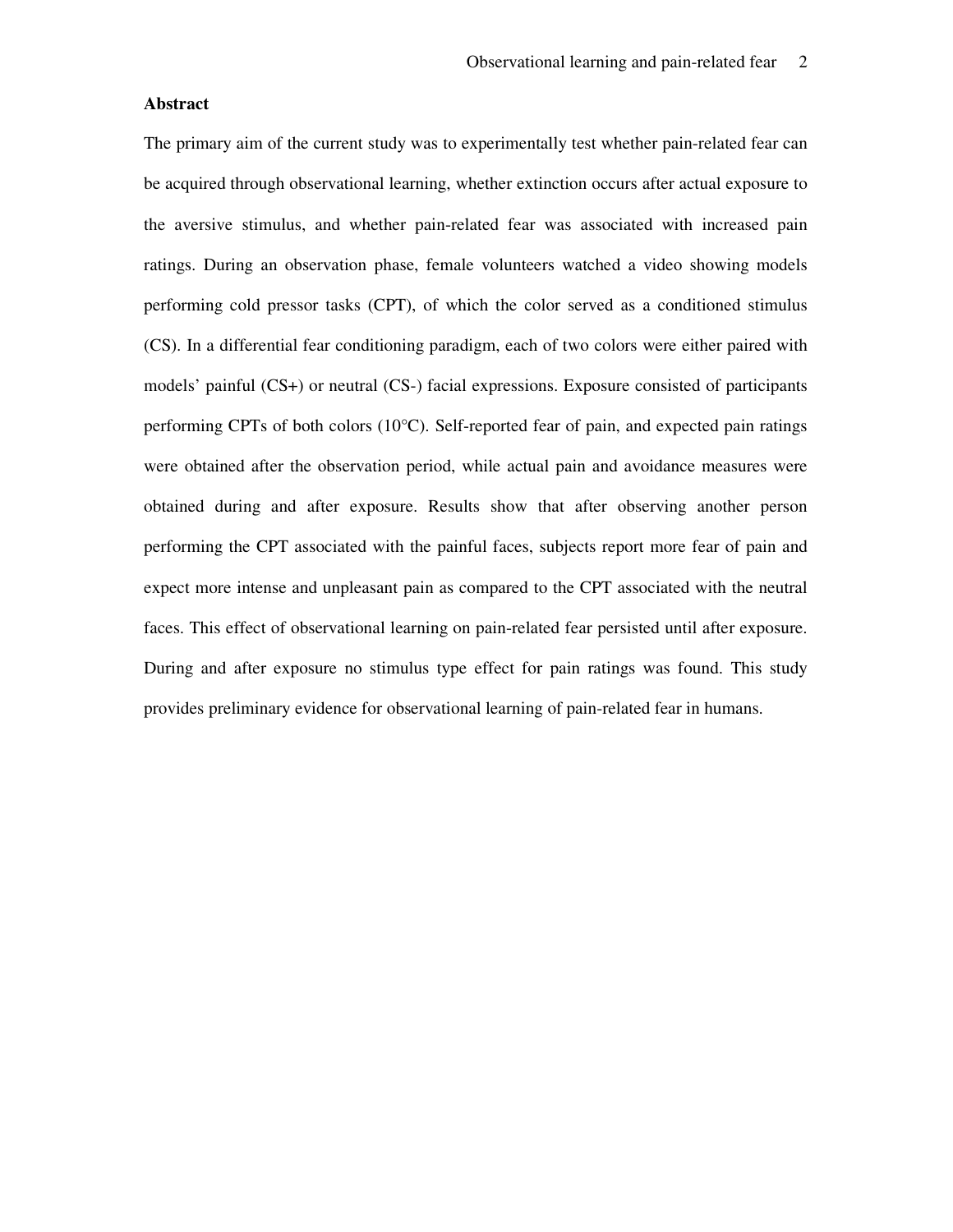# **Perspective**:

Fear of pain can be more disabling than pain itself, and is a risk factor for chronic pain. Knowledge about the acquisition of pain-related fear may help developing novel pain management programs. This study is one of the first to demonstrate the effects of observational learning on pain-related fear.

**Key words**: Observational learning, pain-related fear, facial expressions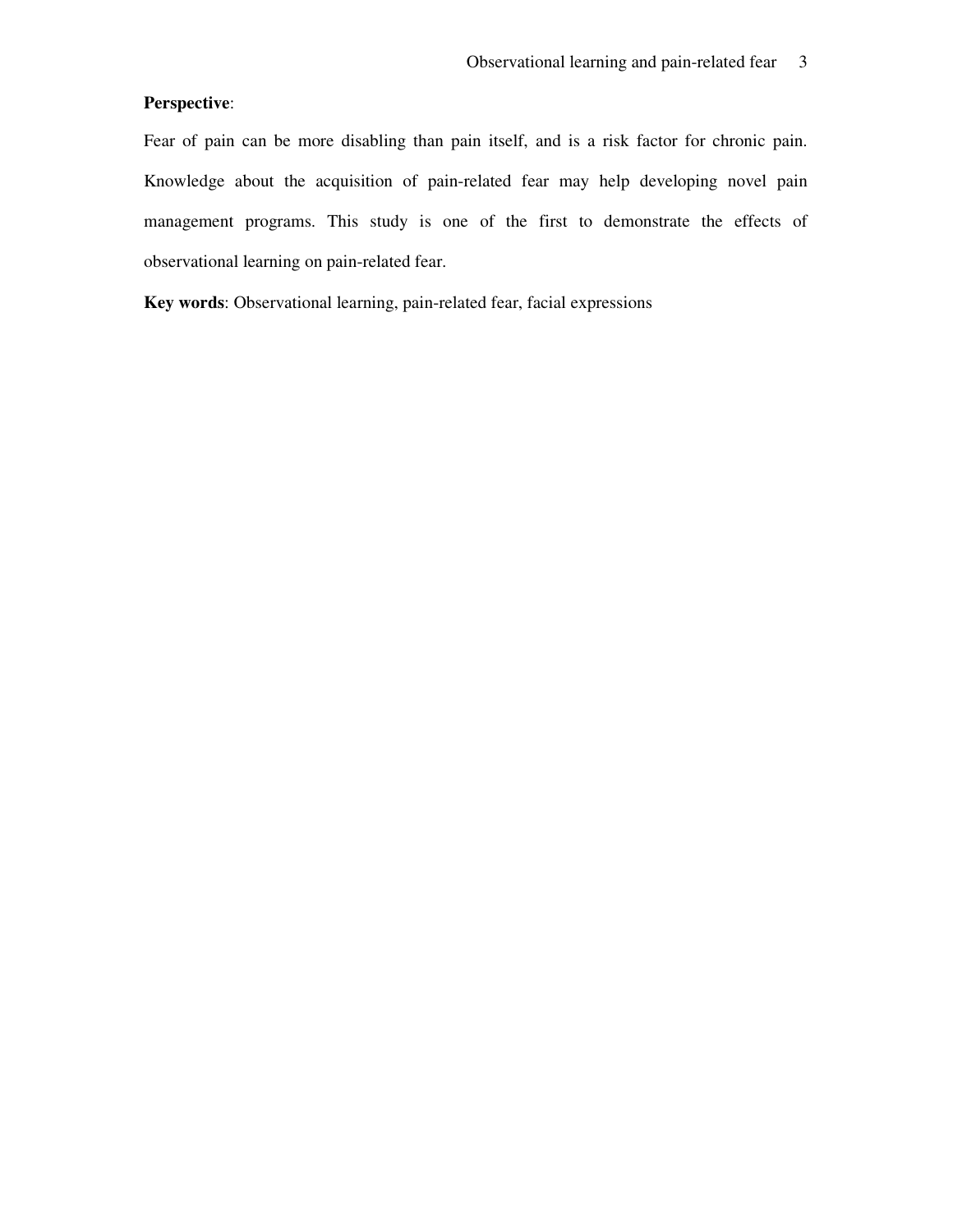### **1 Introduction**

Modern psychological theories of pain emphasize the importance of negative emotions in the individual's experience and response to pain  $16, 44$ . In the last decades, researchers started focusing on the reciprocal relationship between pain and anxiety/fear. For instance, pain-related anxiety was found to amplify subjective pain experience, and to predict pain behavior  $14, 28$ . Likewise, Litt  $26$  demonstrated that perceived or anticipated pain increases anxiety. A major breakthrough was the introduction of the Fear Avoidance (FA) model of chronic pain, which presents a plausible pathway by which people get caught in a downward spiral of increasing avoidance, disability, and pain  $4, 20, 24, 25, 49$ .

Although there is accumulating research evidence supporting the FA model, there are some unresolved issues. To date, it remains unclear how exactly pain-related fear develops. Fear learning in general depends on the formation and evaluation of propositions between stimuli  $31$ . Propositions are statements about the way in which objects or events are related, e.g. stimulus A might *cause* stimulus  $B<sup>10</sup>$ . In the literature, three pathways to acquire knowledge about these propositions have been proposed  $21, 30$ . First, people can learn from direct experiences. After a traumatic experience, someone can develop a fear with regard to that particular object or situation <sup>39</sup>. Second, emotional information can be obtained through verbal instructions  $32, 35$ . Negative information increases fear responses, while positive information might decrease fear. Third, fear can be learned indirectly through observing others in pain <sup>2, 3</sup>. Bandura <sup>5</sup> defined this latter type of learning as *'changes in patterns of behavior that are a consequence of observing others' behaviors'*.

In the context of pain, studies concerning observational learning have mainly focused on the influence of modeling on pain intensity, threshold, and tolerance  $7, 11$ . However, literature on the effect of observational learning on *fear* of pain is scarce. Olsson et al. <sup>34</sup> systematically investigated different pathways leading to pain-related fear. Comparisons between these learning types (operationalized by changes in skin conductance) revealed that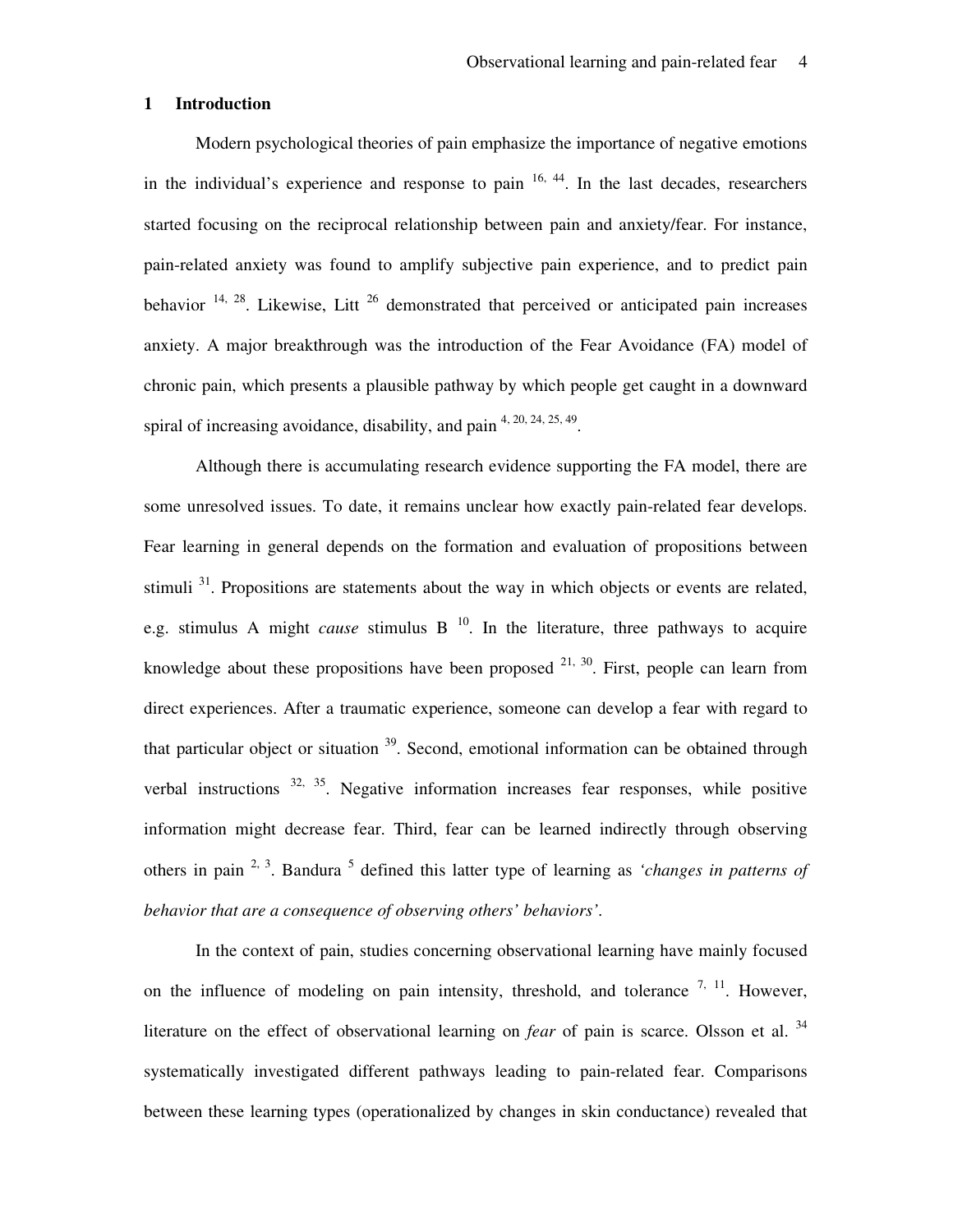observational and verbal fear learning can be as effective as aversive learning through firsthand experience.

Whereas the previous studies have mainly focused on autonomic responses and neural activity  $33-35$ , the purpose of the current study is to examine whether observational learning of pain-related fear can lead to changes in fear beliefs and avoidance behavior, and whether this fear of pain extinguishes after actual exposure. Additionally, observational learning effects on pain unpleasantness and pain intensity are investigated. Furthermore, putative moderating effects of the observer's characteristics are explored. To address these questions, a differential fear conditioning procedure was used in healthy young adults. Participants watched a video showing human models performing two colored cold pressor tasks (CPTs). In a counterbalanced set-up, one color (CS+) was paired with painful facial expressions; the other color (CS-) with neutral faces. We expected participants to report more fear, and to expect higher pain unpleasantness and higher pain intensity regarding the CPT associated with the painful faces after watching the video models (observation phase). The differences in reported fear and expectancies between the two tasks were hypothesized to extinguish after direct contact with the stimuli (exposure phase). Moreover, we examined the putative influence of pain catastrophizing, trait fear of pain, and negative affectivity on these observational learning effects.

# **2 Materials and Methods**

#### *2.1 Participants*

Sixty-two healthy female undergraduate (psychology) students of the University of Leuven (Belgium) participated in this experiment, for which they received either a course credit or five Euros. Exclusion criteria were color-blindness, diabetes, epilepsy, Reynaud's disease, recent arm fracture or wrist sprain prior to participating, earlier frostbite,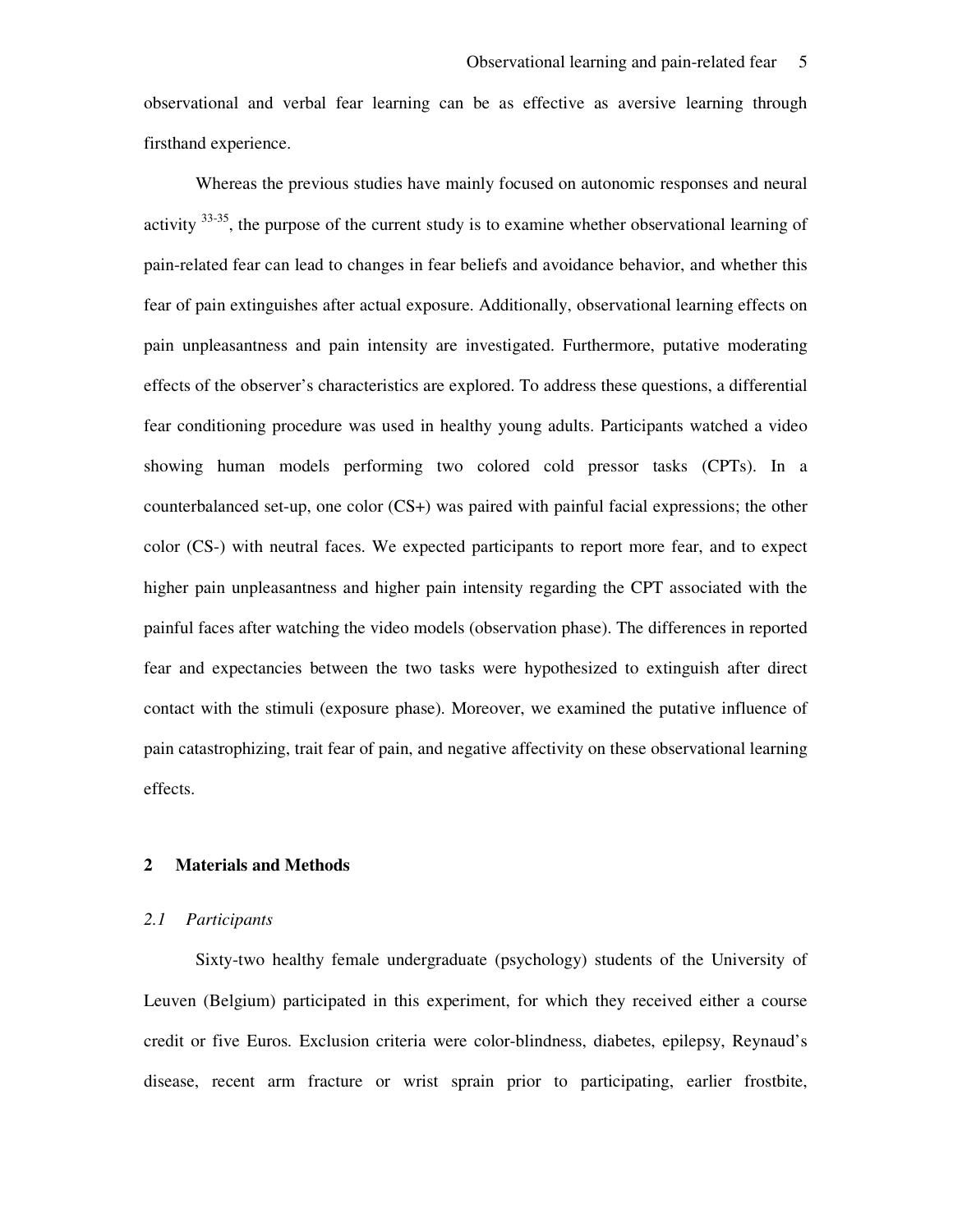hypertension, and chronic pain. Participants were asked not to consume any caffeinecontaining or alcoholic drinks at least two hours before testing. None of the participants had ingested analgesic pain medication on the day of testing. The mean age of participants was 19.8 (SD = 1.8, range 18-24). All (but one Chinese) participants were Caucasian. They all signed the informed consent document, stating that they would be asked to immerse their hands in different colored liquids at different temperatures for one minute each time, which was a harmless duration for the chosen temperatures. Nevertheless, participants were told that they could end participation at any time for any reason. Participants were randomly assigned to one of four conditions, depending on the color of the CS+, and the order of the CPTs. Eight participants (13%) were left-handed. Ethical approval was obtained through the Ethics Committee of the Faculty of Psychology and Educational Sciences of the University of Leuven (Belgium).

#### *2.2 Apparatus and materials*

Two identical Plexiglas boxes (Julabo® ) were used as cold pressor task (CPT) apparatus, containing an electric immersion cooler, type FT200, and a bath circulator, type ED-19A. Each immersion bath measured 18cm high, 27cm wide, and 39cm long. In contrast to previous CPT studies, in which water temperatures of 2 to 4°C are generally used to induce painful sensations, temperature in the current experiment was held constant at  $10^{\circ}$ C ( $\pm$ 0.03°C). This temperature was considered to produce a more ambiguous sensation, leaving room for cognitive reappraisal of the experience. In situations of uncertainty, individuals tend to extract information from the environment to disambiguate the situation. Consequently, we expect participants to use the information of the facial expressions seen in the video to affect the meaning of their own immersion experiences  $1$ . The cold pressor apparatus was placed upon a trolley adjustable in height to provide comfortable access to the Plexiglas box. A registration button was placed on the bottom of each box to determine immersion latency and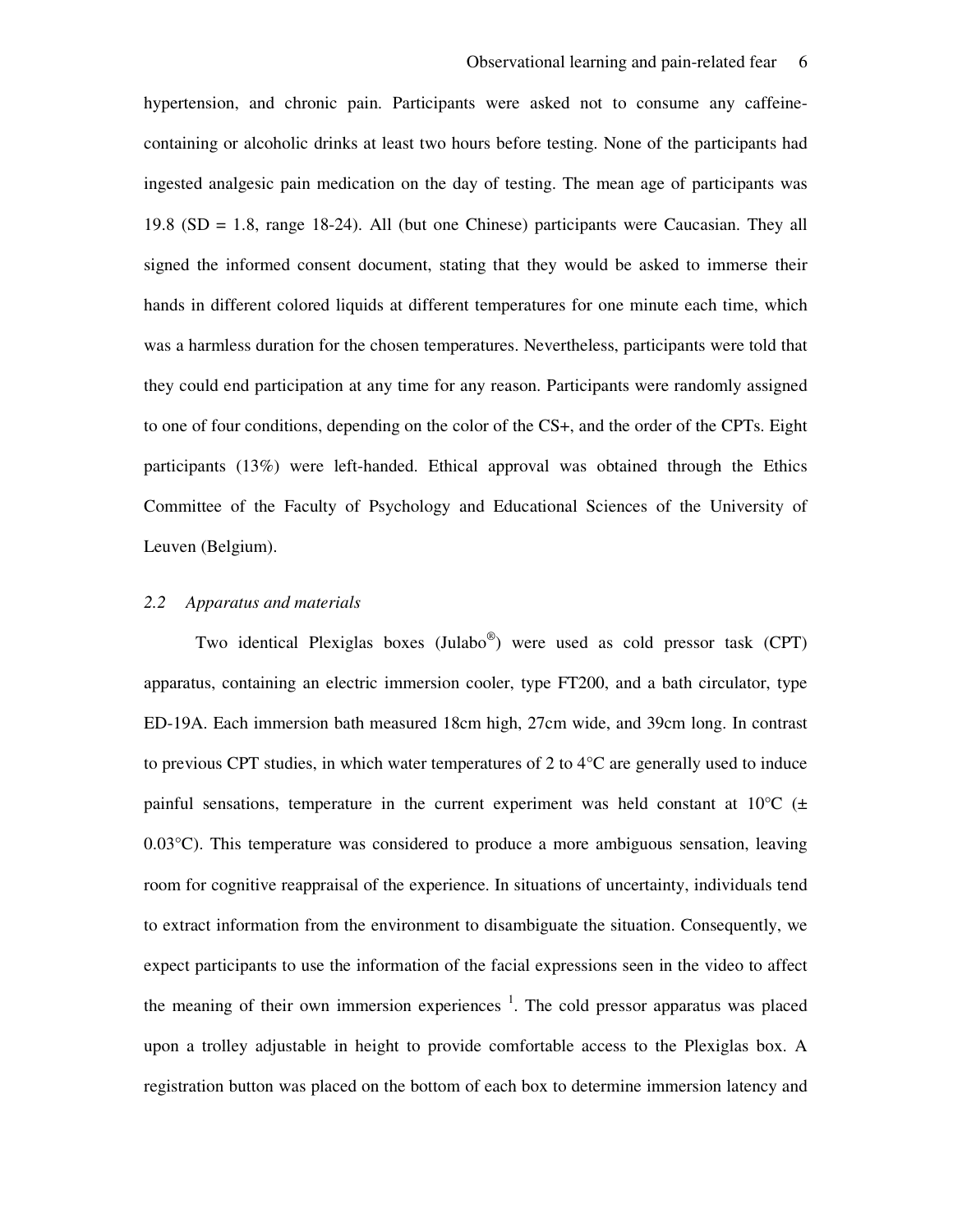early withdrawal. A third box, type TW20 Julabo, was used for water at room temperature  $(20.5^{\circ}C \pm 0.5^{\circ}C)$ . Before each CPT, participants were requested to hold their hand in this box for 60 seconds to ensure they all started with a similar skin temperature.

Painful facial expressions were used as aversive unconditioned stimuli; neutral faces as neutral stimuli. Video material with human facial expressions from a previous CPT study at the Maastricht University (Netherlands) was used with participants' consent <sup>48</sup>. Facial expressions in that study were assessed by means of the Child Facial Coding System (CFCS)  $<sup>6</sup>$ , a coding system derived from the Facial Action Coding System  $<sup>12</sup>$ , which can also be used</sup></sup> in adults. Sixteen female participants – eight with the highest and eight with the lowest facial pain expression scores – were selected to create a video extract with a duration of 682 seconds. Models in this video were presented randomly with the restriction that a CS+ fragment always followed a CS- fragment. All video models were healthy females, both students and staff of the Maastricht University, performing a cold pressor task at 2°C. This temperature was cold enough to induce pain expressions. Mean age of the models was 31 years old for the CS+ condition fragments (median = 25.5, range 17-59), and 32 for the CSfragments (median  $= 25.5$ , range 21-56). In each condition, there was one video model wearing glasses.

Ecoline, which is a safe and harmless colorant, was used to create two different CPTs (Creall® ; orange, 1371003; pink, 1371017). One color (CS+) was associated with the painful facial expressions, while the other color (CS-) was paired with the neutral facial expressions (counterbalanced).

Each trial began with a video fragment of a hand immersing a CPT with colored water (orange vs. pink) appearing alone on the left side of the screen. After two seconds, a video extract of a model showing either a painful or a neutral facial expression, appeared on the right side of the screen and the colored CPT started to fade away. Two versions were made of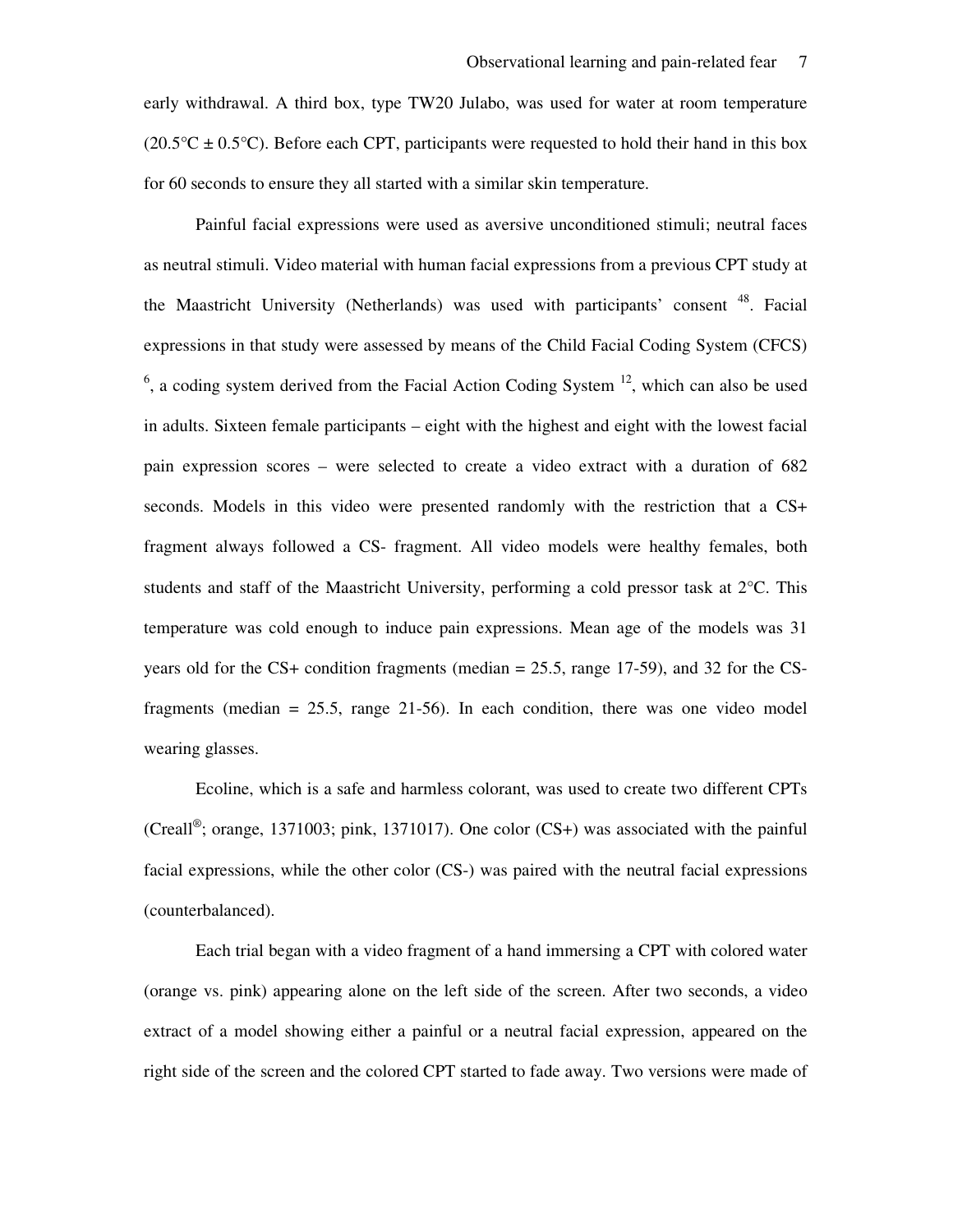this video: one with the pink CPT and the other with the orange CPT associated with the painful facial expressions.

## *2.3 Measures*

#### *2.3.1 Self-reports regarding the CPTs*

After watching the video, as well as after each immersion, a list of single item numerical rating scales (NRS) was presented  $41, 47, 48$ . Participants indicated the level of fear (0)  $=$  *not fearful at all*;  $10 =$  *very fearful*), pain unpleasantness ( $-5 =$  *very unpleasant*;  $5 =$  *very pleasant*), and pain intensity  $(0 = not$  *painful at all*;  $10 = \text{very } painful$  they expected to experience (observation phase) or actually experienced (exposure phase) with regard to both CPTs. Pain unpleasantness scores were recoded afterwards  $(0 = \text{very} pleasant; 10 = \text{very}$ *unpleasant*). Experienced pain intensity during exposure was assessed using verbal pain ratings instead of NRS<sup>48</sup>. Participants reported their experienced pain intensity out loud every time a tone was presented (5s, 10s, 20s, 40s, and 60s during immersion; 20s, 40s, and 60s after immersion). A pain rating scale, ranging from 0 (*not painful at all*) to 10 (*extremely painful*), accompanied the tone on a computer screen as a guideline for participants. At the end of the experiment, self-reported hesitation to immerse their hand in both CPTs was assessed using a NRS (0 = *not at all*; 10 = *very much*).

#### *2.3.2 Avoidance behavior*

Time that elapsed between the appearance of the instruction on the computer screen ('you may now immerse your hand into the liquid') and pressing the registration button on the bottom of each colored CPT was registered (with Affect 4.0, a Windows-based software package) <sup>43</sup>. This latency time was considered a behavioral measure of avoidance tendency. At the end of the experiment, participants were asked which of the two colored immersions they wanted to repeat if they had to choose one more immersion task and for which reason.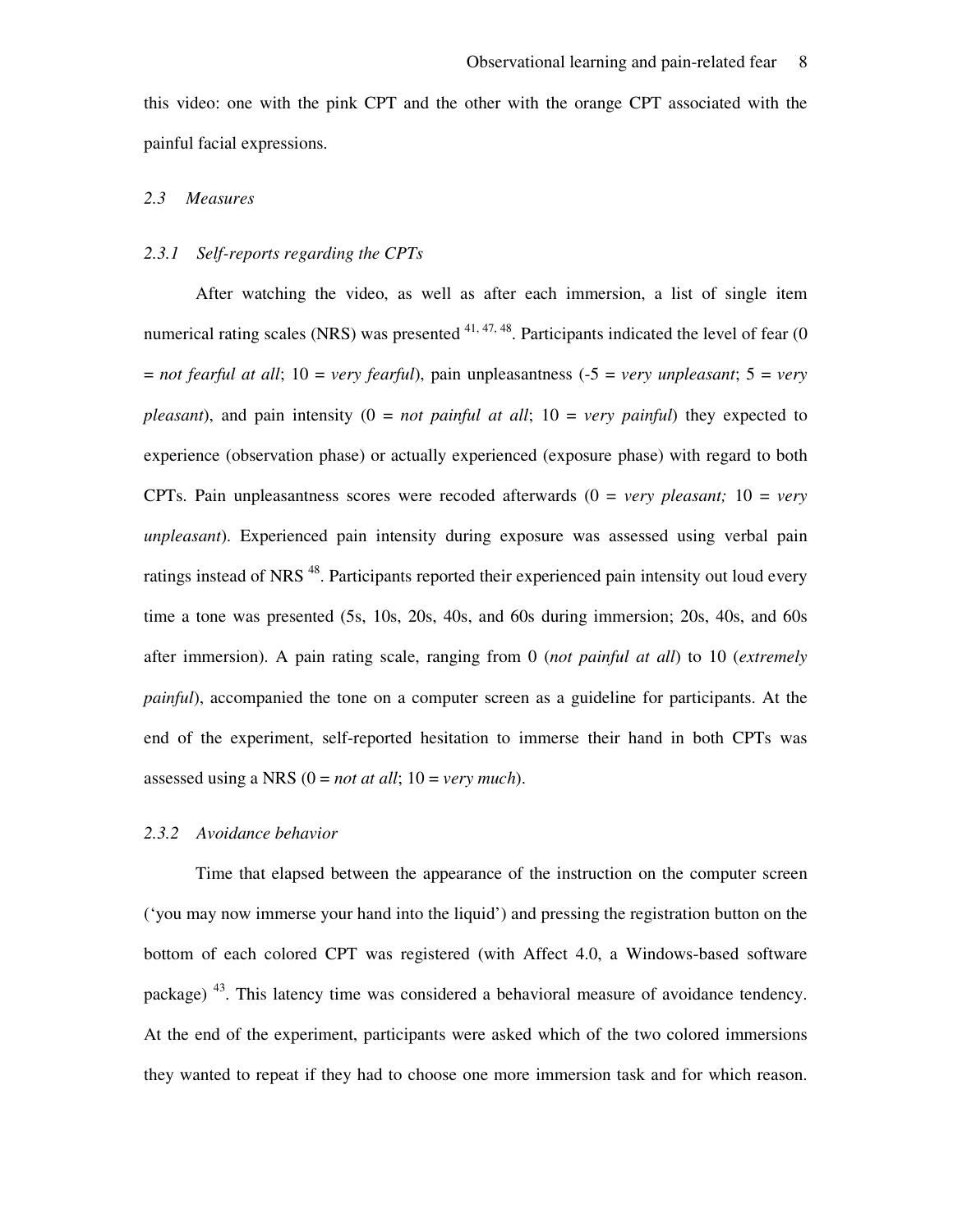Avoidance of the task that was associated with the painful facial expressions was considered an indicator for pain-related fear.

### *2.3.3 Pain Catastrophizing*

The 13-item Pain Catastrophizing Scale (PCS) measures the frequency of catastrophizing thoughts and feelings people generally experience during painful situations <sup>45,</sup> <sup>46</sup>. Such experiences include headaches, tooth pain, joint, or muscle pain, and may be caused, for instance, by illness, injury, dental procedures, or surgery. Ratings were given on a 5-point Likert scale ranging from 0 *(not at all)* to 4 *(always)*. Examples of items include 'When I'm in pain, I feel I can't stand it anymore', 'When I'm in pain, I can't seem to keep it out of my mind', and 'When I'm in pain, I become afraid that the pain may get worse'. Although a three factor structure - with the subscales Rumination, Magnification, and Helplessness – has been reported, only the total PCS score was used in this experiment, with high scores representing high levels of pain catastrophizing. Psychometric analyses revealed good internal consistency (Cronbach's alpha =  $0.90$ ) and construct validity  $8,46$ .

## *2.3.4 Trait Fear of Pain*

The Fear of Pain Questionnaire (FPQ) consists of 31 items describing painful experiences  $^{29,40}$ . Participants report the degree of fear they experienced when going through those kinds of pain. Answers were rated on a 5-point Likert scale  $(A = no \text{ fear at all}; E =$ *extremely fearful*). The three-factor model of the FPQ consists of the subscales Severe pain, Minor pain, and Medical pain, but only the total score was used in our study. Internal consistency and test–retest stability of this questionnaire are good (Cronbach's alpha = 0.91), and validity has been supported in clinical as well as non-clinical samples  $36, 40, 42$ .

# *2.3.5 Trait Negative Affectivity*

Negative affectivity was measured by means of the Trait version of the Positive And Negative Affect Schedule (PANAS)  $37, 50$ . This questionnaire consists of 20 adjectives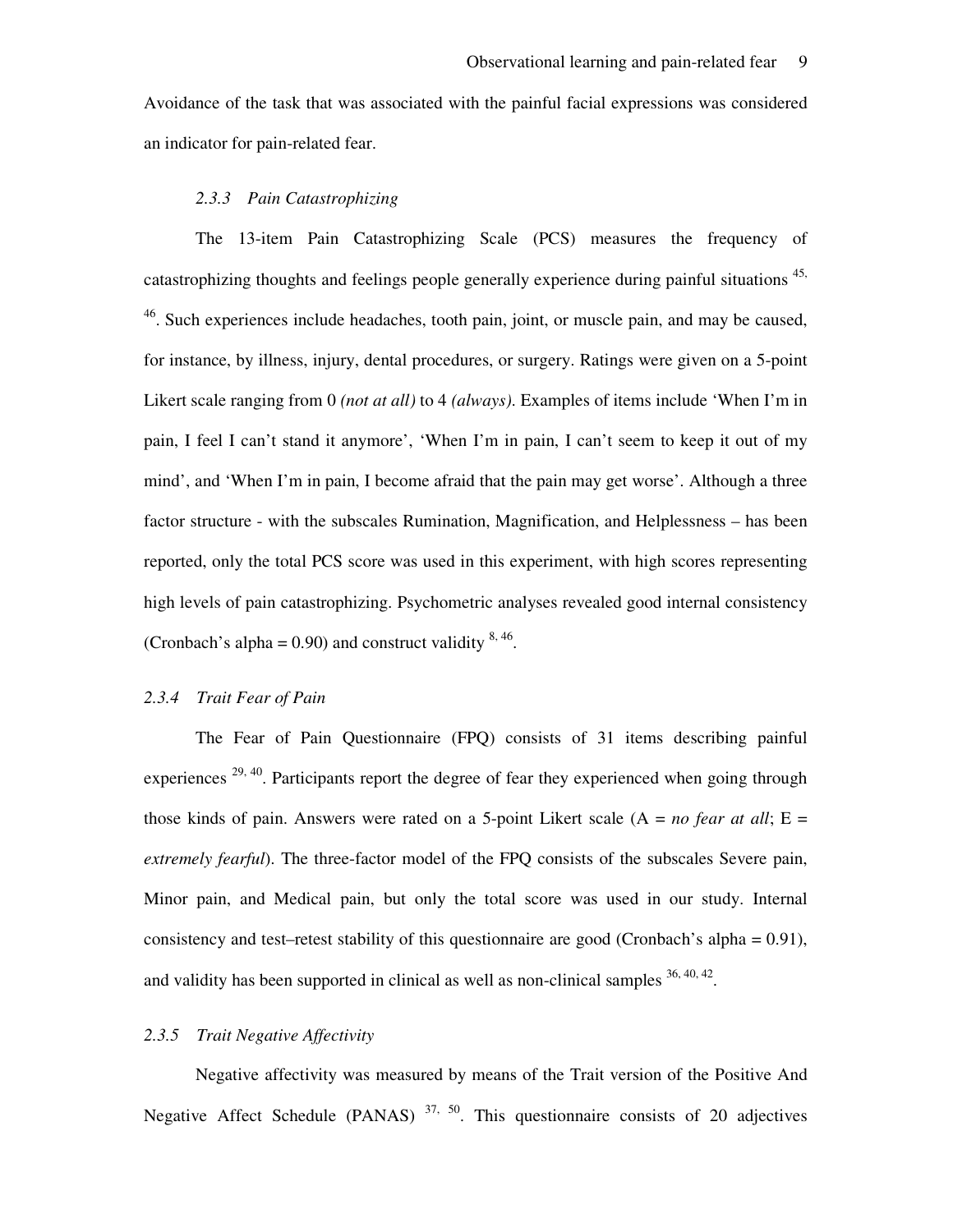describing positive and negative emotions. Participants were requested to rate the frequency by which they experienced those feelings in daily life (*very little*; *very often*). The PANAS consists of two subscales, namely Positive affectivity and Negative affectivity, but only the latter one was of interest in this study. The sum of the ten negative adjective scores yielded the total score for Negative affectivity (PANAS-NA). Internal consistency of this subscale indicated good reliability (Cronbach's alpha = 0.88).

### *2.3.6 Contingency awareness*

At the end of the experiment, participants were shown a picture of each of the two colored CPTs together with 16 pictures of the video models of the observation phase. Painful or neutral facial expressions of the models were clearly visible. Participants were asked to sort out these pictures into two piles, combining the models with the CPTs used in the video.

### *2.4 Procedure*

Participants were informed about the course of the experiment before signing informed consent. They were told that the study investigated responses to cold stimuli. Before the start of the experiment, participants completed the Pain Catastrophizing Scale <sup>46</sup>, the Fear of Pain Questionnaire <sup>40</sup>, and the Trait version of the Positive And Negative Affect Schedule 37 .

The experiment consisted of three phases (see Fig.1). During the *observation phase*, the video of the 16 facial expressions of human models performing a CPT was shown on a computer screen. Afterwards, participants were asked to report pain-related fear, expected pain unpleasantness, and expected pain intensity related to their own performance on the upcoming CPTs, without being aware of the total duration of the tasks. During the *exposure phase*, participants consecutively immersed one hand in the first CPT (e.g. CS+) and the other hand in the second CPT (e.g. CS-), for one minute each time, without watching the neutral and painful facial expressions. The order of the CPTs was counterbalanced to control for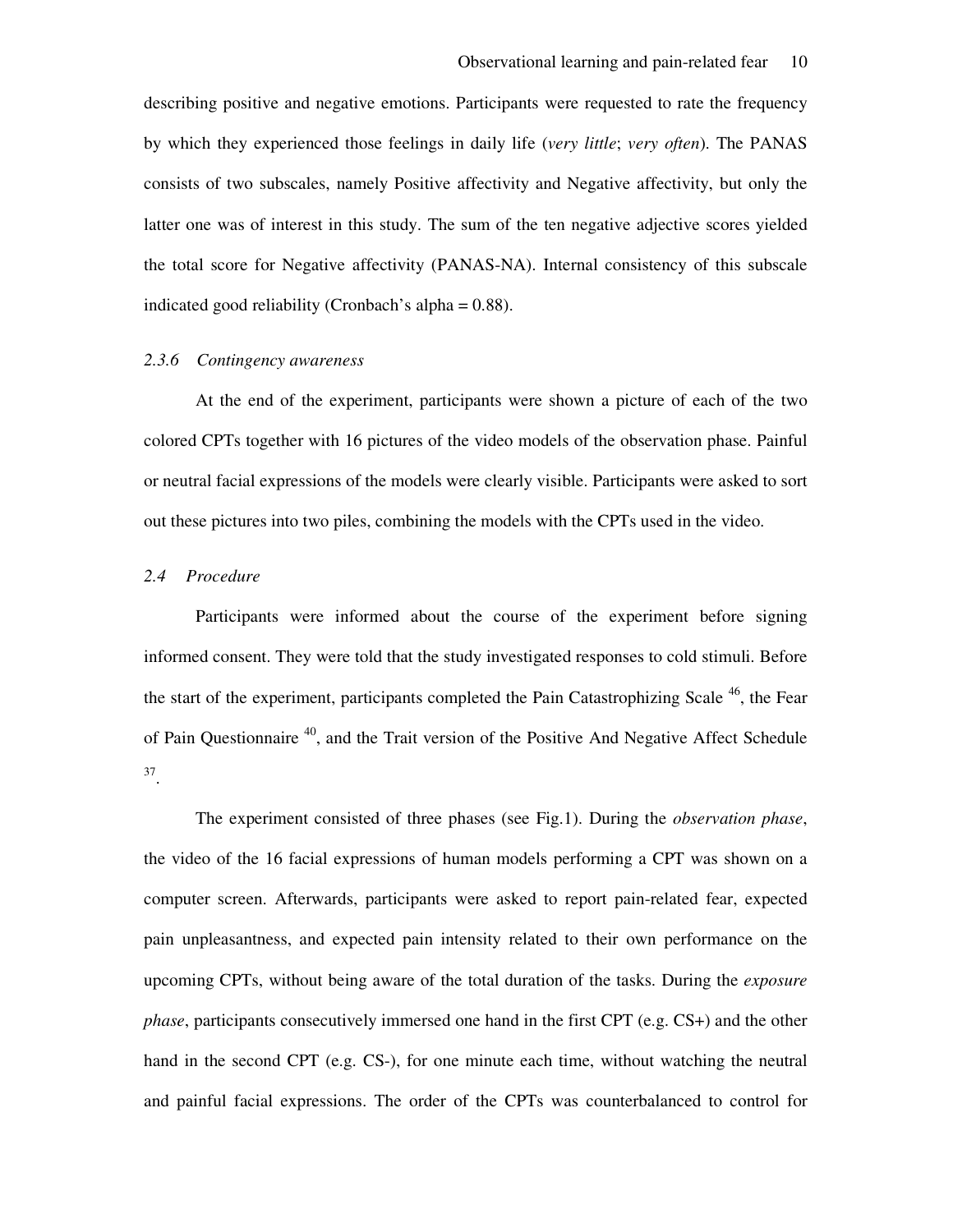carry-over effects. Both immersions were preceded by a one-minute room temperature immersion and followed by a recovery period, also lasting one minute. Temperature of the water was held constant at 10°C. During immersion, a tone was presented at five points in time. At those moments, participants verbally indicated the level of pain they experienced on an 11-point rating scale. After 60 seconds, the instruction to remove the hand from the colored liquid appeared on the computer screen. During the *recovery phase* (one minute after each immersion), the same tone was presented and pain ratings were registered in order to examine the decline of participants' pain experience. After each CPT, participants were instructed to report pain-related fear and pain unpleasantness, based on their current experience with both CPTs. Once the two tasks were completed, self-reported hesitation was assessed and participants were asked which of the CPTs they wanted to repeat if they had to choose one more immersion task and for which reason. Subsequently, contingency awareness was checked by means of pictures of the models from the video extracts. At the end of the study, all participants were invited for a debriefing where they were informed about the objectives and broader context of the experiment.

### - Insert Fig. 1 about here –

#### *2.5 Statistical analyses*

Repeated measures ANOVA, with stimulus type (CS+ versus CS-) as the within subject variable, was used to analyse indices of *pain-related fear*, both after observation and exposure. Similar analyses were conducted for *pain unpleasantness, expected pain intensity,*  immersion latency, and self-reported hesitation*. Experienced pain intensity* was investigated separately for exposure and recovery by means of repeated measures ANOVA with stimulus type and time as within subject variables. In order to investigate the influence of putative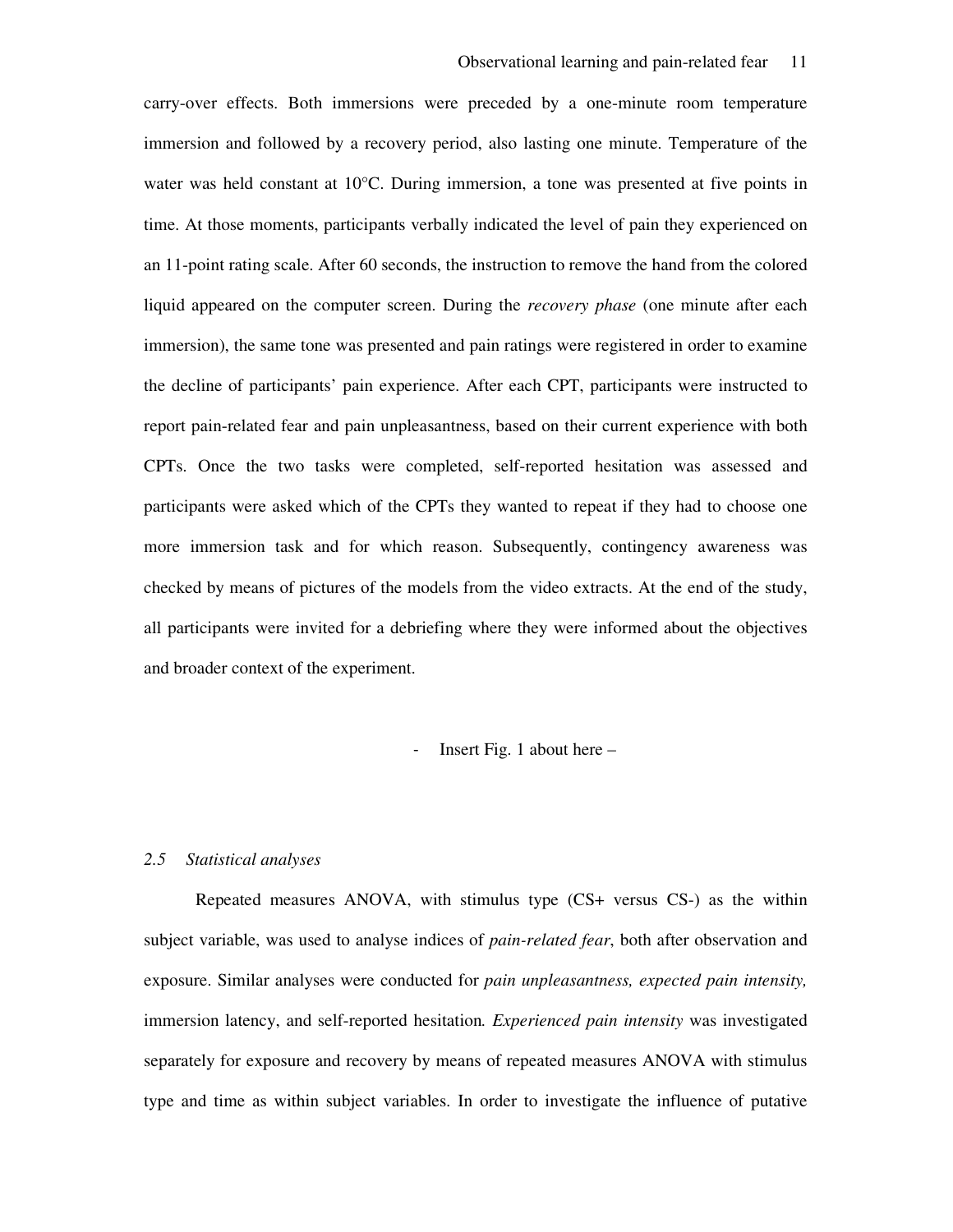moderators, centered PCS, FPQ, and PANAS-NA scores were entered as covariates. Moderation was present if a significant statistical interaction was found between scores on the questionnaire and stimulus type. Regression analyses were conducted separately for both stimulus types to explore moderation effects. Subsequently, regression slopes were plotted. All analyses were conducted with an alpha  $\leq$  0.05, using SPSS 17.0. Where relevant, Greenhouse-Geisser estimates of sphericity were used to correct degrees of freedom whenever this sphericity assumption was violated (Mauchly's Test of Sphericity), resulting in the report of partial degrees of freedom.

# **3 Results**

### *3.1 Sample characteristics*

Participants' scores on the questionnaires are presented in Table 1. Mean scores were comparable to what has been reported in previous research  $37, 40, 46$ . Scores on the FPQ were positively correlated with those on the PCS and scores on the PANAS-NA. An overview of participants' mean scores, standard deviations, and ranges for all dependent variables in the three phases are presented in Table 2.

- Insert Table 1 about here –

- Insert Table 2 about here -

## *3.2 Self-reports concerning the CPTs*

### *3.2.1 Observation phase*

A main effect of stimulus type was found on *fear of pain*,  $F(1,60) = 69.14$ ,  $p < 0.001$ (Fig. 2). Participants reported more fear (mean  $= 5.75$ ,  $95\%$  CI  $= 5.04-6.47$ ) with regard to the CS+ task compared to the CS- task (mean =  $1.90, 95\%$  CI =  $1.30$ -2.50). In addition, pain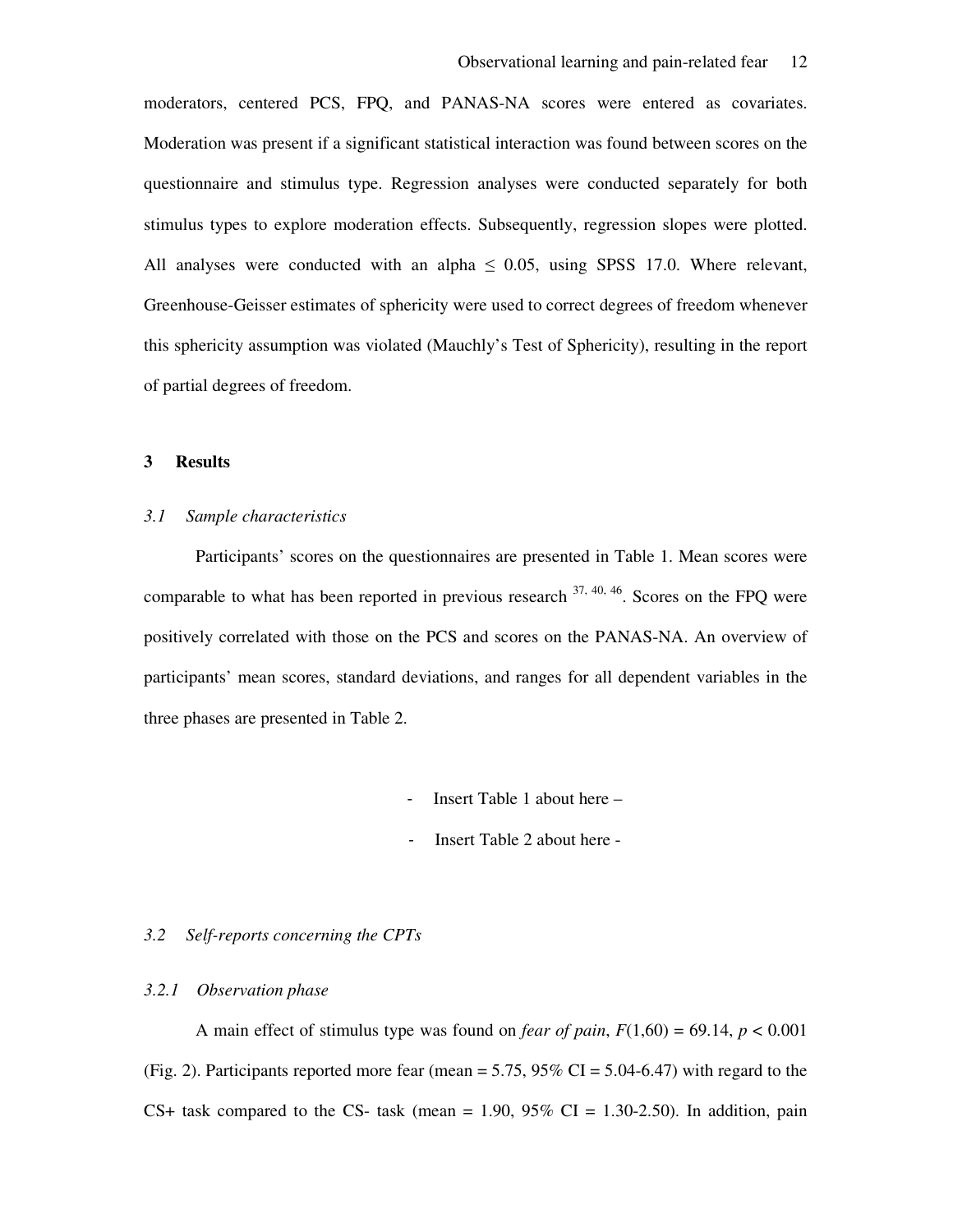catastrophizing, fear of pain, and negative affectivity scores were associated with fear reports,  $F(1,59) = 19.65, p < 0.001; F(1,59) = 20.36, p < 0.001; F(1,59) = 5.84, p = 0.02$ , respectively. Participants with a higher score on the measures of these constructs reported more fear regarding both CPTs*.* A significant PANAS-NA x Stimulus type interaction was found on pain-related fear,  $F(1,59) = 4.20$ ,  $p = 0.04$ , indicating that negative affectivity moderated the observational fear learning effect. Concerning the CS+ task, participants scoring higher on negative affectivity reported more pain-related fear compared to lower scorers,  $\beta = 0.36$ ,  $p =$ 0.004. Concerning the CS- task, no difference on pain-related fear was found between lower and higher levels of negative affectivity ( $\beta$  = 0.04, ns) (Fig. 3). In contrast to our expectations, pain catastrophizing (PCS) and trait fear of pain (FPQ) did not moderate this observationally learned fear of pain,  $F(1,59) = 0.57$ , ns;  $F(1,59) = 3.85$ , ns, respectively.

Concerning *expected pain unpleasantness*, a main effect of stimulus type was found,  $F(1,60) = 117.47$ ,  $p < 0.001$  (Fig. 2). Participants expected pain to be more unpleasant (mean  $= 8.16, 95\% \text{ CI} = 7.70 - 8.63$ ) when being exposed to the CS+ task compared to the CS- task (mean = 4.12,  $95\%$  CI = 3.56-4.67). No main effects of pain catastrophizing,  $F(1,59) = 3.31$ , *p*  $F(1,59) = 0.07$ , fear of pain,  $F(1,59) = 1.03$ , ns, or negative affectivity,  $F(1,59) = 0.30$ , ns, were found. Furthermore, scores on these measures did not moderate the relationship between stimulus type and expected pain unpleasantness,  $F(1,59) = 0.76$ , ns;  $F(1,59) = 0.70$ , ns;  $F(1,59) = 2.27$ , ns, respectively.

With regard to *expected pain intensity*, a main effect of stimulus type was found  $F(1,60) = 59.37$ ,  $p < 0.001$  (Fig. 2). Participants expected more intense pain with respect to the CS+ task (mean =  $6.62$ ,  $95\%$  CI =  $5.91-7.33$ ) compared to the CS- task (mean =  $2.39$ ,  $95\%$ CI = 1.67-3.12). No main effects of PCS, *F*(1,59) = 1.73, ns, FPQ, *F*(1,59) = 3.47, *p* = 0.07 or PANAS-NA,  $F(1,59) = 0.45$ , ns, were found. Pain catastrophizing, fear of pain and negative affectivity did not moderate the relationship between stimulus type and expected pain, *F*(1,59)  $= 0.78$ , ns;  $F(1,59) = 0.80$ , ns;  $F(1,59) = 1.91$ , ns, respectively.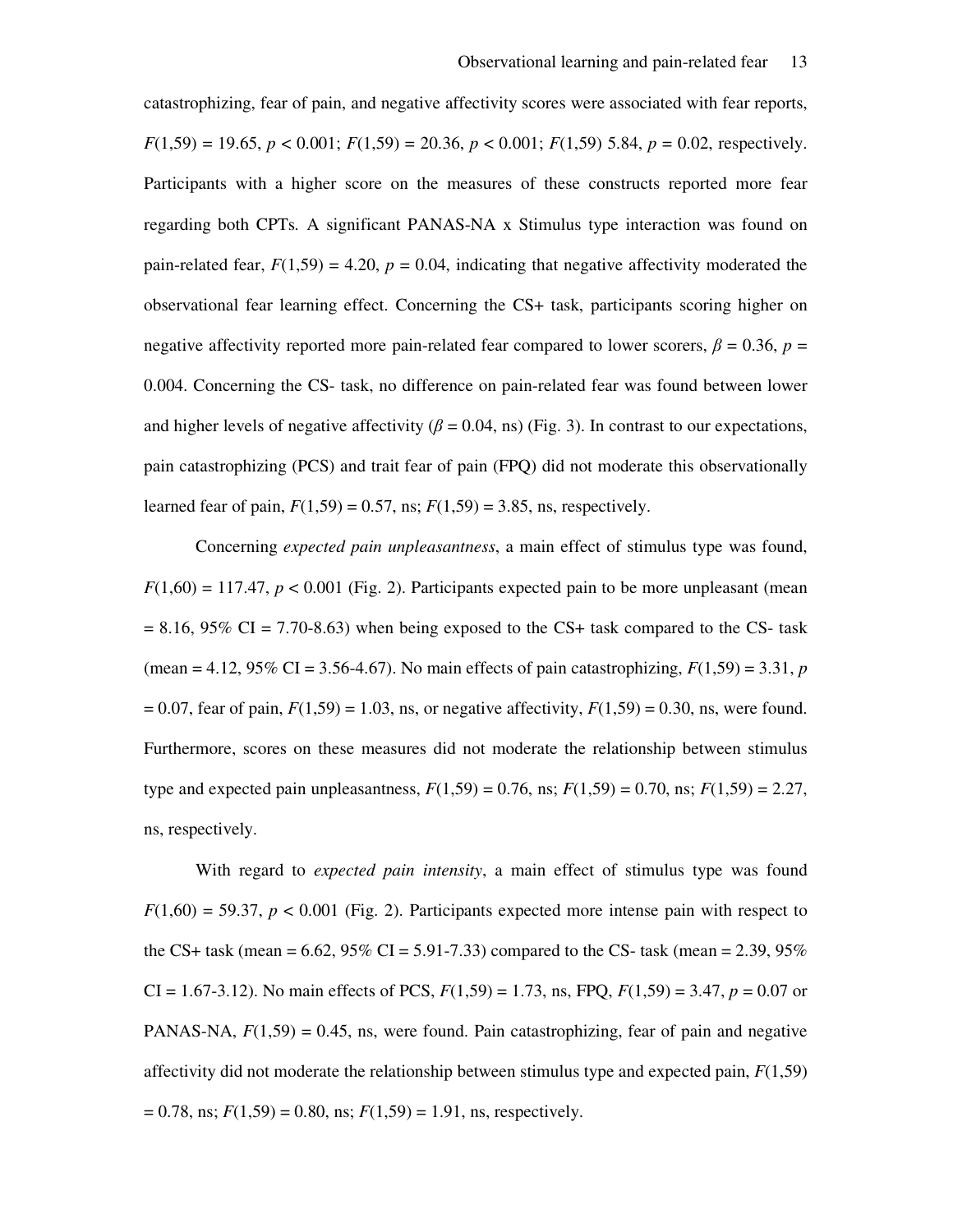- Insert Fig. 2 about here –
- Insert Fig. 3 about here  $-$

#### *3.2.2 Exposure phase*

Results of the exposure phase are shown in Fig. 2. After firsthand experience with the CPTs, main effects on *pain-related fear* were found for stimulus type,  $F(1,60) = 5.34$ ,  $p =$ 0.02, pain catastrophizing,  $F(1,59) = 14.98$ ,  $p < 0.001$ , and trait fear of pain,  $F(1,59) = 18.68$ , *p* < 0.001, despite equal temperature of both CPTs. More fear was reported with regard to the CS+ task (mean =  $3.87$ ,  $95\%$  CI =  $3.14-4.60$ ), compared to the CS- CPT  $(3.18, 2.52-3.84)$ . Participants who scored high on PCS and/ or FPQ reported more fear during both CPTs, compared to low scorers. No main effect of negative affectivity was found,  $F(1,59) = 3.35$ , *p*  $= 0.07$ . Pain catastrophizing, trait fear of pain, and negative affectivity did not moderate this observational fear learning effect, *F*(1,59) = 0.27, ns; *F*(1,59) = 0.26, ns; *F*(1,59) = 2.49, ns, respectively.

For *pain unpleasantness* ratings, no main effects of stimulus type  $F(1,60) = 0.17$ , ns, pain catastrophizing,  $F(1,59) = 0.29$ , ns, fear of pain,  $F(1,59) = 0.84$ , ns, or negative affectivity,  $F(1,59) = 0.29$ , ns, were found. However, a Stimulus type x PCS interaction was found,  $F(1,59) = 4.70$ ,  $p = 0.03$ , indicating that pain catastrophizing moderated the observational learning effect on pain unpleasantness. However, regression analyses for both stimulus types separately did not reveal any significant relation with pain unpleasantness (CS+:  $\beta = 0.20$ , ns; CS-:  $\beta = 0.08$ , ns) (Fig. 4). Trait fear of pain,  $F(1,59) = 0.93$ , ns, and negative affectivity,  $F(1,59) = 0.37$ , ns, did not show a moderating effect.

The course of *pain intensity* during exposure was investigated by means of repeated measures ANOVA with stimulus type and time as within subject variables (Fig. 5). A main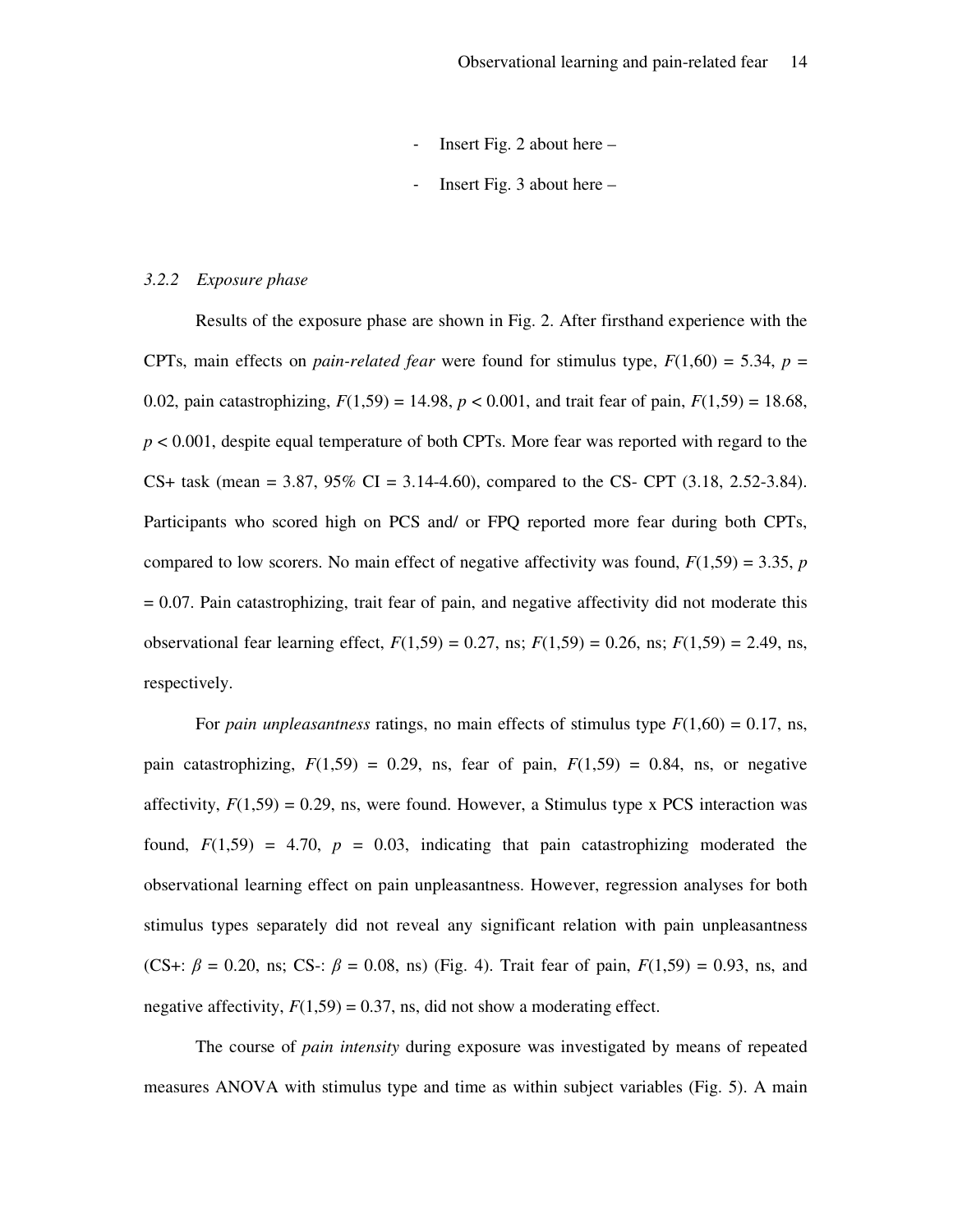effect of time was found for pain intensity during immersion,  $F(1.91,89.59) = 156.45$ ,  $p <$ 0.001, with pain experience increasing over time. No main effect of stimulus type was found,  $F(1,47) = 0.69$ , ns, indicating that the observational fear learning effect did not generalize toward experienced pain. In addition, no interaction was found between stimulus type and time,  $F(2.96, 139.22) = 1.41$ , ns, indicating that pain intensity across time was similar for the CS+ and the CS- task. High pain catastrophizers and participants with high fear of pain scores reported more pain during immersion compared to low scorers,  $F(1,46) = 5.12$ ,  $p = 0.03$ ;  $F(1,46) = 4.06$ ,  $p = 0.05$ , respectively. No main effect of negative affectivity was found during immersion,  $F(1,46) = 0.002$ , ns. Pain catastrophizing, trait fear of pain, and negative affectivity did not moderate the relationship between stimulus type and pain intensity ratings,  $F(1,46) = 0.02$ , ns;  $F(1,46) = 0.006$ , ns;  $F(1,46) = 0.11$ , ns, respectively.

#### Insert Fig. 4 about here  $-$

#### *3.2.3 Recovery phase*

Analyses of *pain intensity ratings* one minute *after immersion* revealed a main effect of time,  $F(1.31,77.38) = 116.08$ ,  $p < 0.001$ , with pain intensity diminishing over time. No main effect of stimulus type was found,  $F(1.59) = 2.37$ , ns, indicating that pain ratings were similar for both CPTs. Additionally, pain ratings across time were similar for both CPTs, as no interaction was found between stimulus type and time  $F(1.43,84.29) = 0.81$ , ns. Main effects were found for pain catastrophizing,  $F(1,58) = 4.08$ ,  $p = 0.05$ , and trait fear of pain,  $F(1,58) = 14.06$ ,  $p < 0.001$ . Participants with high PCS and/ or FPQ scores reported more pain compared to low scorers. No main effect of negative affectivity was found after immersion,  $F(1,58) = 1.17$ , ns. Pain catastrophizing, trait fear of pain, and negative affectivity did not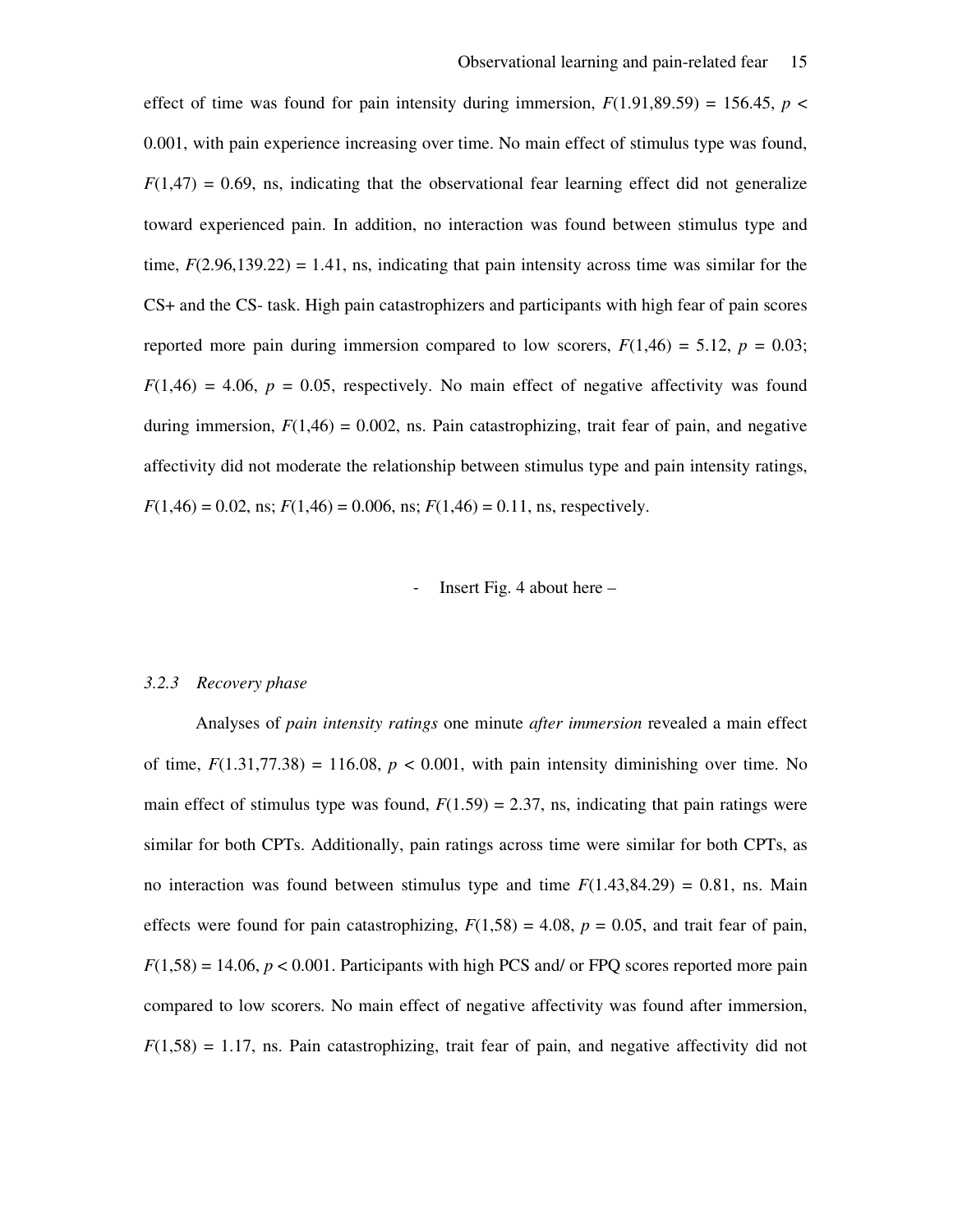moderate the relationship between stimulus type and pain intensity ratings during recovery,  $F(1,58) = 0.23$ , ns;  $F(1,58) = 0.49$ , ns;  $F(1,58) = 0.11$ , ns, respectively.

- Insert Fig. 5 about here –

#### *3.3 Avoidance behavior*

Latency time was available only for 50 participants  $(81\%)$ , due to technical difficulties occurring in the course of the experiment. No difference between the CS+ and CS- task was found with regard to immersion latency (suppression of the button),  $F(1,49) = 0.36$ , ns, although participants had the impression to be more indecisive before starting the CS+ task,  $F(1,61) = 18.62, p < 0.001$  (self-reports, CS-: mean = 2.02, SD = 2.25; CS+: mean = 3.40, SD  $= 2.96$ ). There were no early withdrawals in either task. When being asked which of the two CPTs they would choose when requested to perform one additional CPT, only 50% of the participants preferred to repeat the CS- task. Hence, no avoidance behavior was observed regarding the CS+ task, suggesting that both CPTs were perceived equally aversive.

## *3.4 Contingency awareness*

The picture sorting task to assess contingency awareness revealed that 95% of the participants were aware of the contingency between color and facial expression. Awareness data of two participants were missing. However, data of all participants were included in statistical analyses as contingency awareness is not a necessary feature for differential fear conditioning in pain <sup>52</sup>.

#### **4 Discussion**

Although there is accumulating research evidence supporting the fear-avoidance model in explaining pain-related interference with daily life activities, literature on the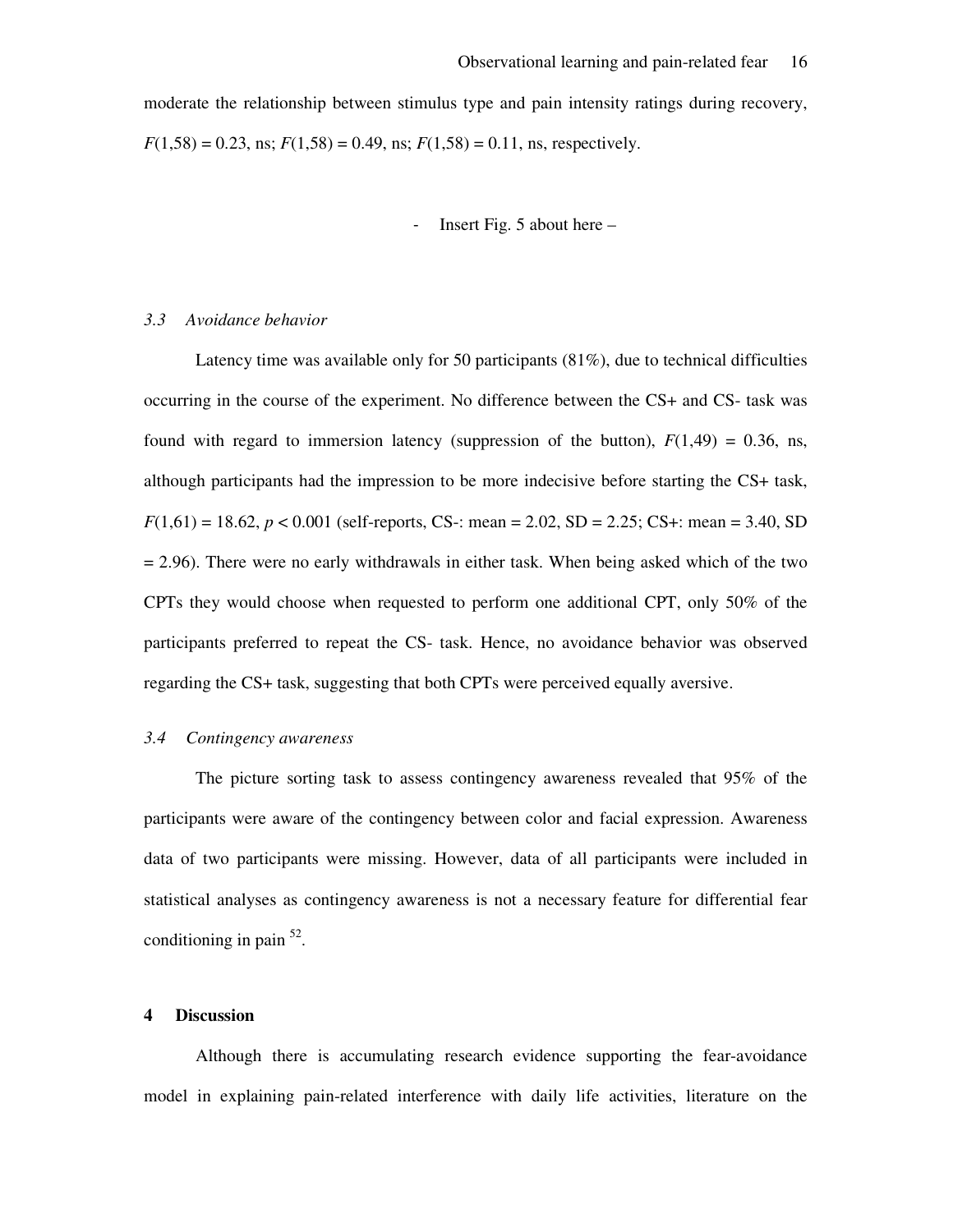acquisition of pain-related fear is scarce  $24$ . The primary aim of this study was to investigate whether pain-related fear develops by observing others displaying pain behavior. Using a differential fear conditioning procedure, participants watched a video showing human models performing colored cold pressor tasks (CPTs). Participants were informed that they would perform the same tasks afterwards. One color (CS+) was associated with painful facial expressions of the video models; the other (CS-) with neutral faces (counterbalanced). The results showed that participants reported more *pain-related fear* when anticipating the CPT associated with the painful expressions (CS+). They also expected this task to be more *unpleasant* and *painful* than the CS- task. After firsthand exposure to the CPTs, no difference was found with regard to *pain intensity* or *pain unpleasantness*, although participants still reported more *pain-related fear* regarding the CS+. During recovery, pain intensity ratings regarding both CS+ and CS- tasks rapidly diminished. Furthermore, the acquisition of painrelated fear was more pronounced in participants higher in negative affectivity.

The present study is one of the first to provide evidence for observational learning of pain-related fear beliefs in humans. In general, three pathways have been considered in the etiology of fear: experiential learning (i.e., fear develops after direct experience with the aversive stimulus) <sup>38</sup>, instructional learning (i.e., transmission of verbal information about the aversive stimulus)  $15, 32$ , and observational learning (i.e., learning as a consequence of observing others' behaviors encountering an aversive stimulus). Common to these pathways is that a neutral stimulus acquires motivational qualities after being functionally associated with an aversive stimulus. Although it is widely accepted that knowledge about fear-related objects or situations can be acquired by social observation  $38$ , the evidence is meager, and related studies in the area of pain-related fear almost non-existent. In addition, much of the available evidence on observational fear learning has been obtained using retrospective selfreports  $21$ . During the last decade, however, experimental evidence has been generated for observational learning as a pathway to fear in children. Toddlers displayed greater fear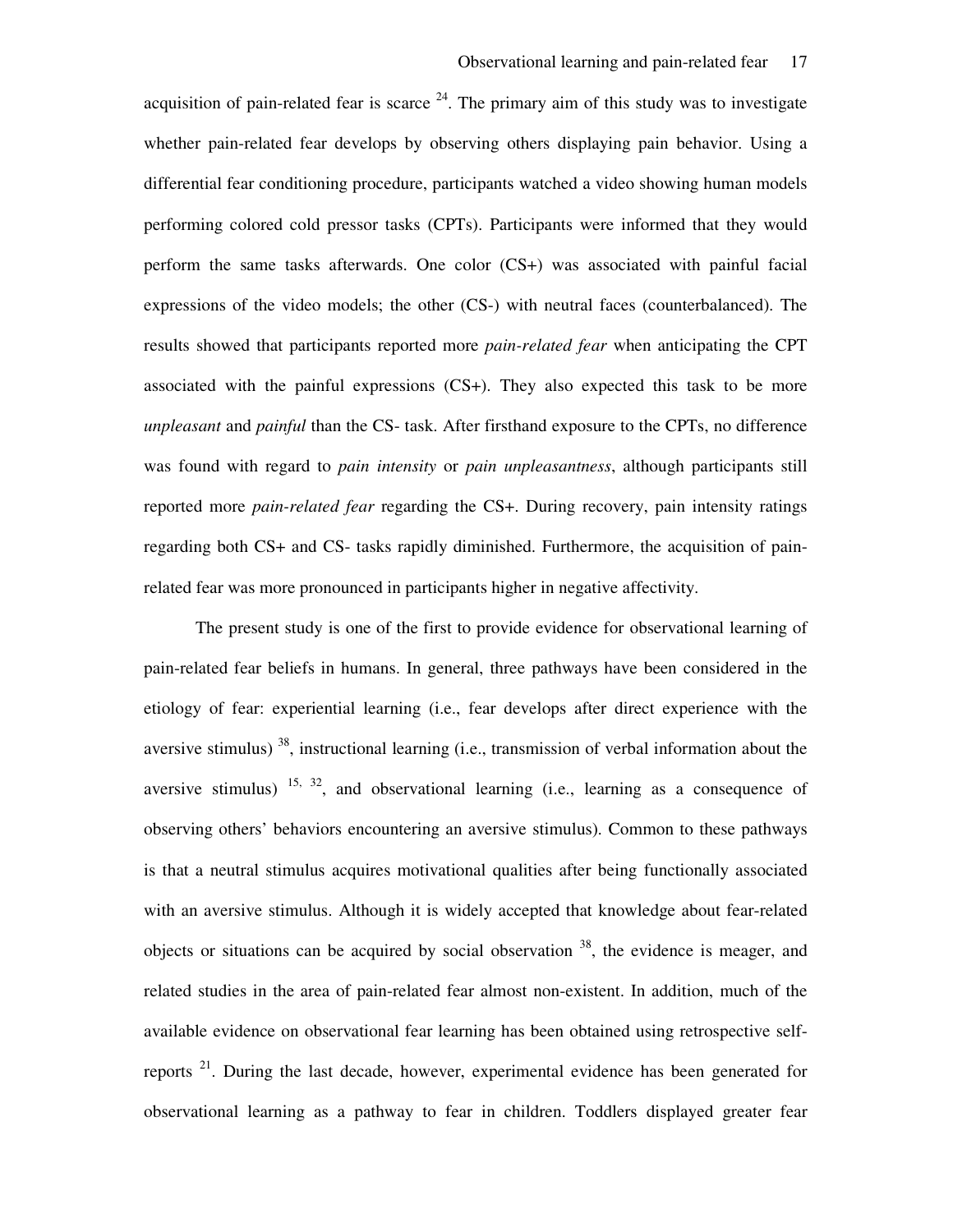expressions and avoidance behavior towards a novel fear-relevant toy (plastic snake or spider) after witnessing their mothers with fear and disgust expressions towards that toy  $17$ . Similarly, children exposed to pictures of novel animals paired with pictures of either scared, happy or no facial expressions displayed more avoidance behavior to the animals that they had previously seen paired with scared faces<sup>2</sup>. In the context of *pain*, most research has focused on the influence of modeling on pain intensity, threshold and tolerance. For example, Craig and Weiss<sup>7</sup> examined the impact of pain tolerant and intolerant social models on students' verbal pain reports induced by electrical stimulation. There was a significant impact on both pain expressions and willingness to accept pain stimuli of increased intensity. More recently, Olsson et al. (2004) demonstrated that observational fear learning occurred through observation of the emotional expression of a confederate receiving shocks paired with a CS+ (angry male faces).

The results of the current study show that pain-related fear can be acquired by healthy subjects observing another person displaying pain behaviors when being in contact with an ambiguous stimulus. Not only are subjects aware of the contingencies between the facial expressions and the color of the CPT's, they indeed report more fear for the CS+, and expect the CS+ to be more painful. Despite the ambiguous but equal temperature of both CPTs, fear of pain did not totally extinguish after the actual exposure to the water although the difference in fear ratings is much lower than after the observation phase. Possibly, repeated exposures are needed for fear to extinguish totally  $2^7$ . Despite the difference in fear levels after immersion, no differences in pain intensity and unpleasantness were reported. This is in contrast with the study of Arntz and Claassen<sup> $1$ </sup>, in which fear beliefs were found to increase pain intensity ratings during exposure. One possible explanation for the absence of a differential effect on pain intensity may relate to the temperature of the CPTs. Pain intensity ratings rapidly increased throughout both immersions. Consequently, participants might have perceived both tasks as aversive/painful, rather than ambiguous. The results of the behavioral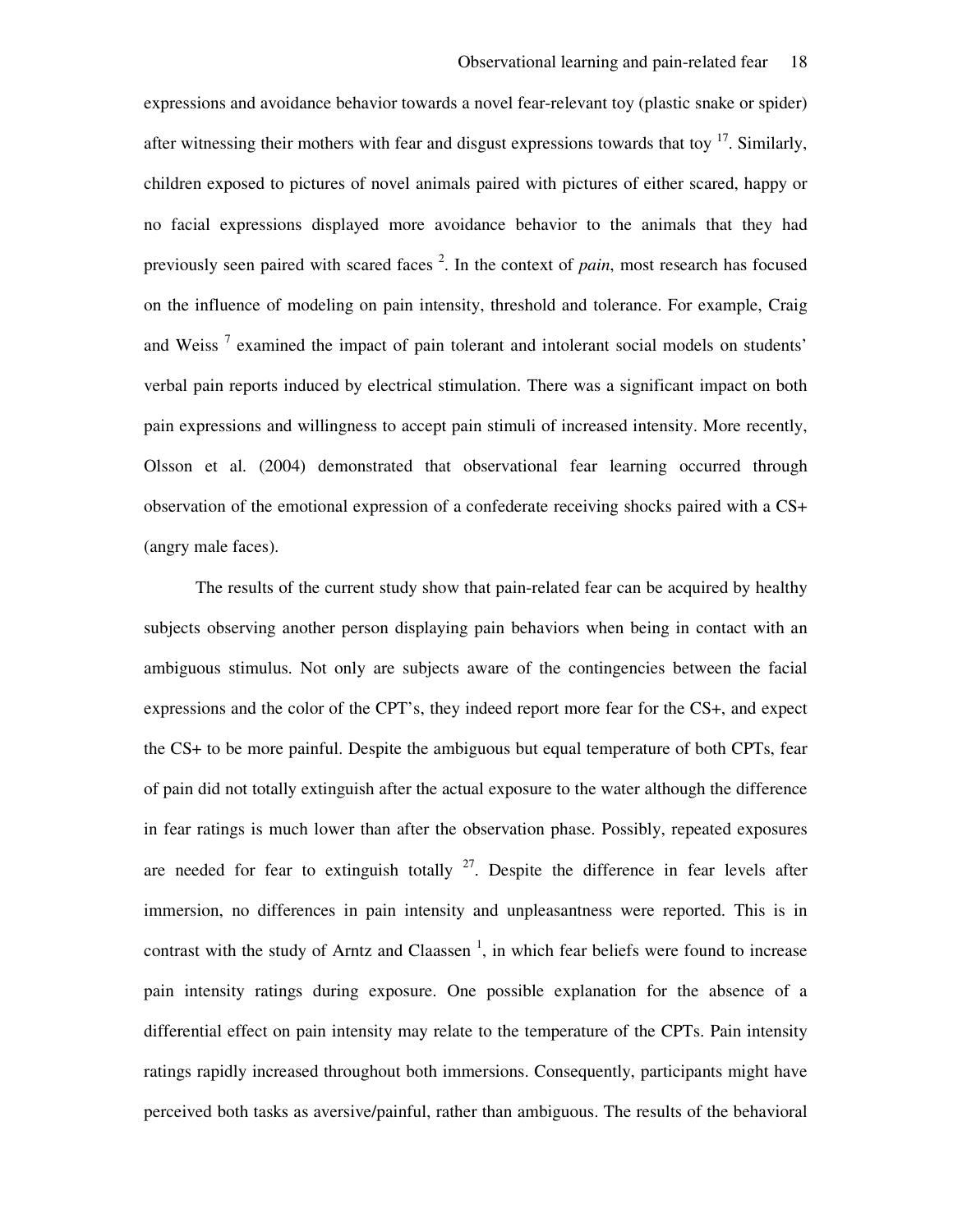measures used in the current experiment revealed no difference between the two tasks regarding immersion latency. One possible explanation for the absence of this differential effect might be related to the peremptory nature of the instruction (participants were asked to immerse their hand into the liquid as soon as the instruction appeared on the computer screen). Perhaps a better instruction would have been to ask participants to immerse their hand into the water whenever they felt ready to do so. Furthermore, participants did not show a preference for the CS- task when they were asked which task they would prefer to repeat. These findings raise the question under which conditions observationally learned fear translates into avoidance behavior. Personal relevance or needs of the observer might play an important role in this process  $19$ . Potentially painful situations may be more salient and relevant to pain patients compared to healthy controls, thereby facilitating the translation of fear beliefs into overt avoidance. The current findings may have implications in the context of clinical pain, although we have to be cautious in generalizing these results to a clinical population. Regarding the acquisition of pain-related fear, it is possible that relatives or friends of pain patients who witness these individuals avoiding particular situations or movements because of their pain-related fear, learn a contingency between avoiding and (relief of) pain. Later in life, when experiencing pain themselves, this latent knowledge may become activated, and may potentiate avoidance behavior, a process by which an individual may enter a downward spiral of increasing disability and pain <sup>49</sup>. Furthermore, the results suggest that individuals with higher negative affectivity may be more prone to develop painrelated fear. Negative affectivity is a general dimension of subjective distress that subsumes a variety of aversive mood states, including fear  $50$ . This finding extends prior research indicating that individuals reporting higher negative affectivity show hypervigilance to different forms of threat, and therefore are assumed to be more vulnerable to develop specific fears  $^{13}$ .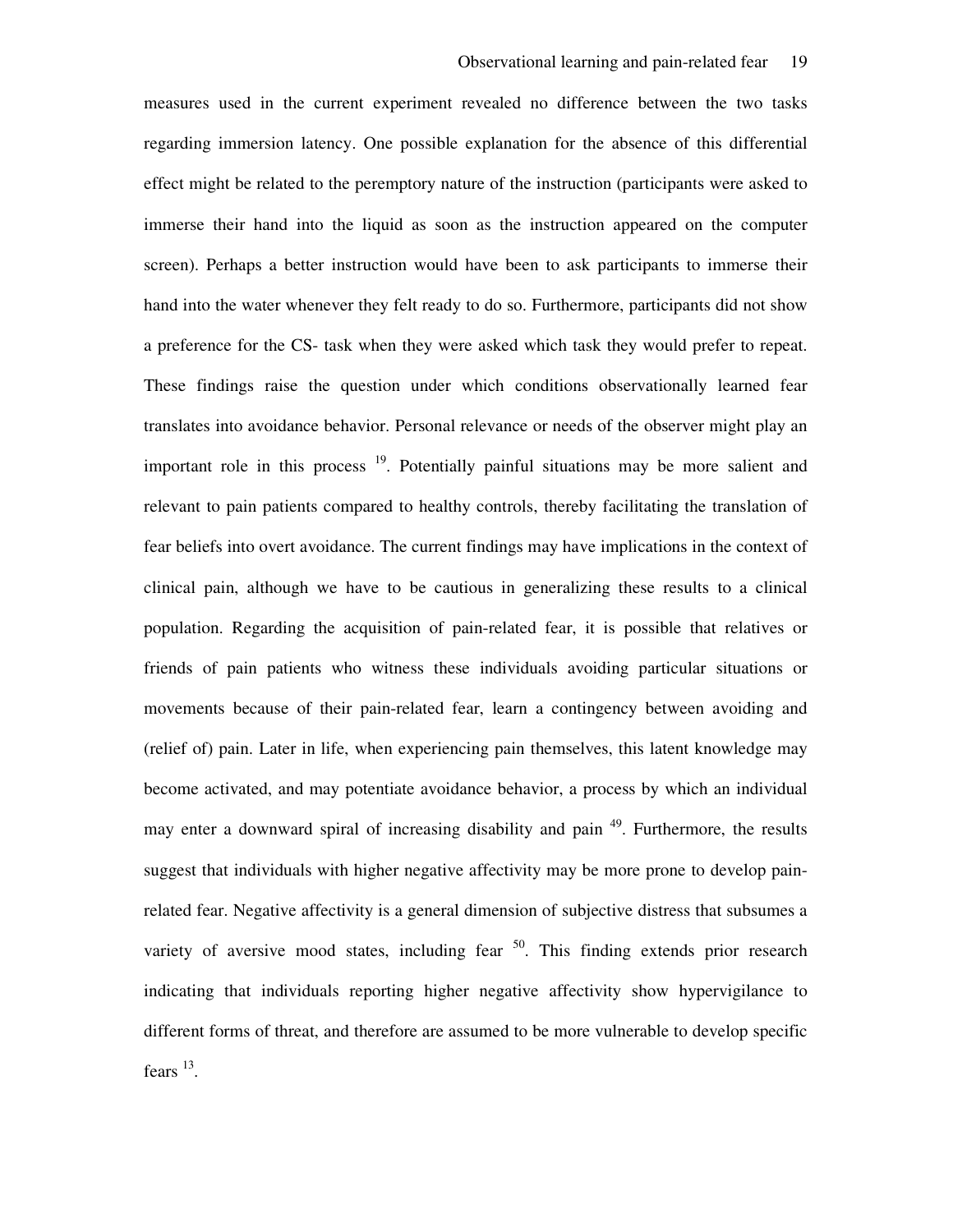It is likely that the strength of observational learning also depends upon the nature of the relationship between model and observer, with models perceived as in closer proximity having more impact than those perceived as belonging to an 'outgroup'  $^{18, 51}$ . In the current study, pain sufferers and observers were strangers to each other. Accordingly, observational learning effects may be larger when the pain sufferer is a spouse or an acquaintance. In addition, the observer's capacity to empathize with the model might influence the experienced distress  $^{18}$ .

Knowledge about pain-related fear acquisition may help developing novel pain management programs, since this fear can be more disabling than the pain itself, and is one of the risk factors leading to chronic disability  $8$ . Results of the current study suggest that observing others expressing pain may lead to an increase in pain-related fear beliefs and enhanced pain intensity expectancy. Extinction of pain-related fear for the CPT was tested through actual experience of the CPT. It would be interesting to test whether extinction can also be established by observing another person being exposed to the CPT without the painful expression as the US. Such a technique might also be useful in pain treatments. Witnessing a model acting fearless with respect to a painful stimulus or situation may be a protective factor in fear learning, resulting in decreased pain intensity expectancy, which in turn might lead to reduced subjective pain experience and pain-related brain activation  $^{22}$ .

There are several limitations to this study, yielding implications for future research. First, an important limitation is the lack of a baseline measure for pain-related fear for the CPTs, precluding statistical control for differences on this measure in testing fear acquisition through observation. Second, Lang  $^{23}$  conceptualized fear as three relatively independent response systems: language behavior (self-reports), physiological responses, and avoidance behavior. In the current study only self-reports and behavioral measures were included. Future studies should comprise sensitive, reliable measures for all three fear components. Third, only facial pain expressions of the models were used. We expect the observational learning effect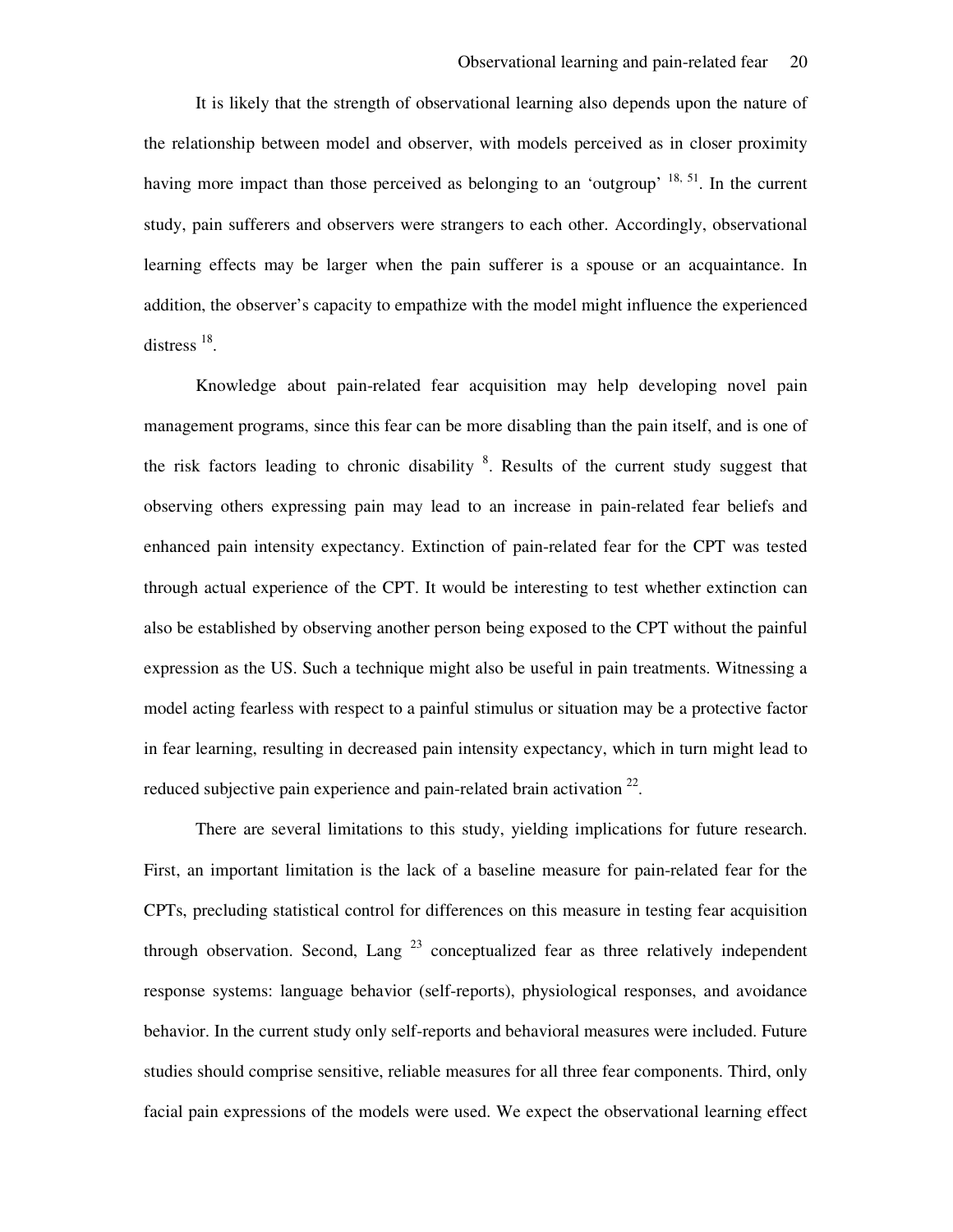to be stronger if the faces are accompanied by vocal expressions and total body movements. This would also increase the ecological validity of the unconditioned stimuli<sup>9</sup>. Nonetheless, differential effects after observation of the video models were quite pronounced. Finally, participants were all healthy young females, which restricts external validity and further studies are needed to test whether our findings generalize to male samples and individuals suffering acute or chronic pain.

Despite these limitations, the findings of this study provide preliminary evidence for observational learning of pain-related fear beliefs in humans. Participants feared the CS+ CPT after witnessing models' pain expressions, indicating that direct experience is not a necessary feature for the acquisition of pain-related fear.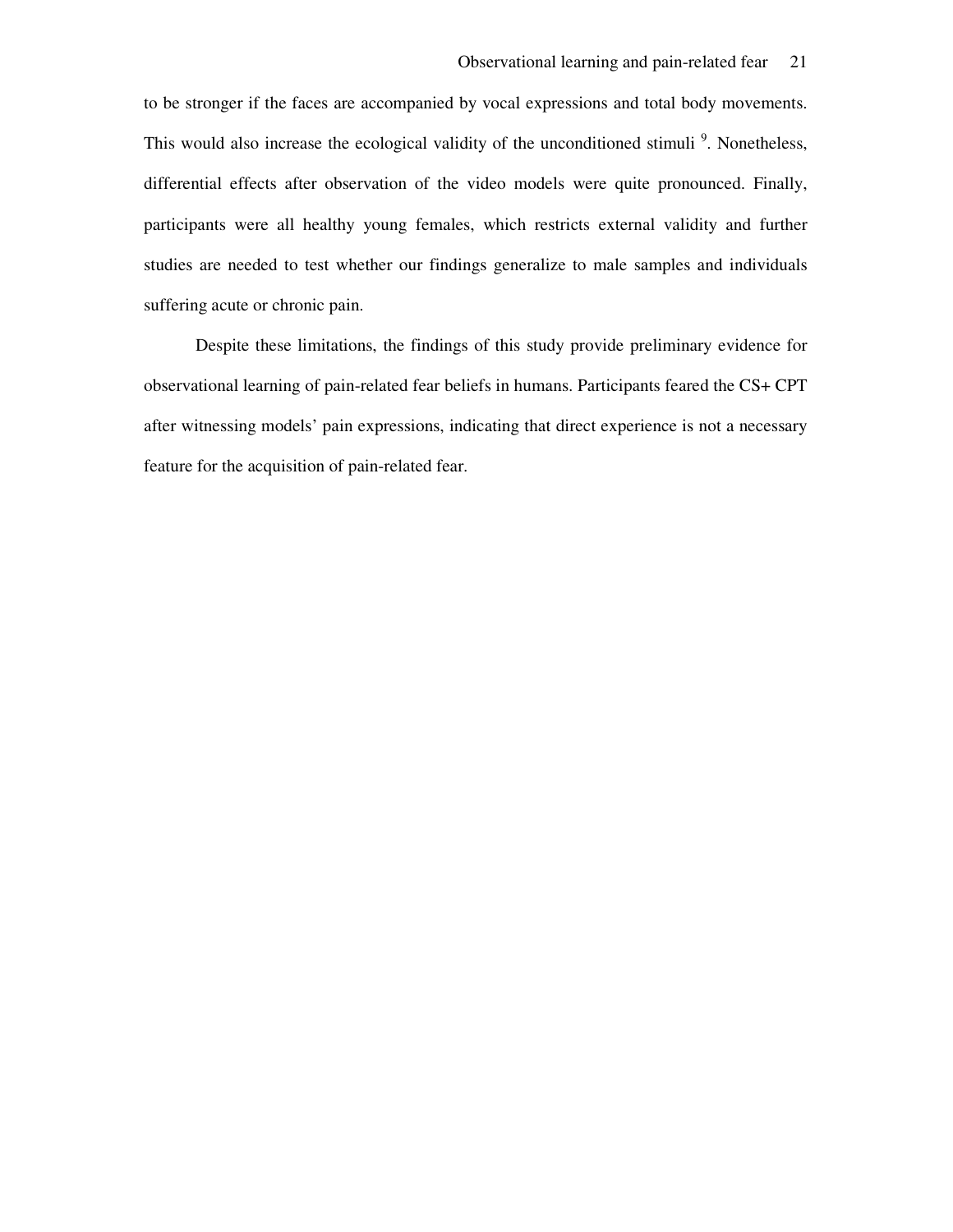## **5 Acknowledgements**

The authors would like to thank Marjolein Hanssen (Maastricht University), for her help with the coded facial expressions, Jeroen Clarysse, for the development of the computer program and the assemblage of the video extracts, and Margaretha Kaelen, for her assistance in collecting the data.

### **6 Disclosure**

The contribution of Kim Helsen and Johan Vlaeyen was supported by the Odysseus Grant "the Psychology of Pain and Disability Research Program" funded by the Research Foundation – Flanders (FWO Vlaanderen, Belgium). There are no conflicts of interest that may arise as a result of this research.

### **7 References**

- 1. Arntz A,Claassens L: The meaning of pain influences its experienced intensity. Pain, 109(1-2): p. 20-25. 2004.
- 2. Askew C,Field AP: Vicarious learning and the development of fears in childhood. Behav Res Ther, 45: p. 2616-2627. 2007.
- 3. Askew C,Field AP: The vicarious learning pathway to fear 40 years on. Clin Psychol Rev, 28: p. 1249-1265. 2008.
- 4. Asmundson GJG, Norton PJ,Norton GR: Beyond pain: The role of fear and avoidance in chronicity. Clin Psychol Rev, 19(1): p. 97-199. 1999.
- 5. Bandura A: Social foundations of thought and action: A social-cognitive view. Englewood Cliffs, NJ: Prentice-Hall. 1986
- 6. Chambers CT, Cassidy KL, McGrath PJ, Gilbert CA,Craig KD: Child facial coding system. Revised manual. Halifax: Nova Scotia. 1996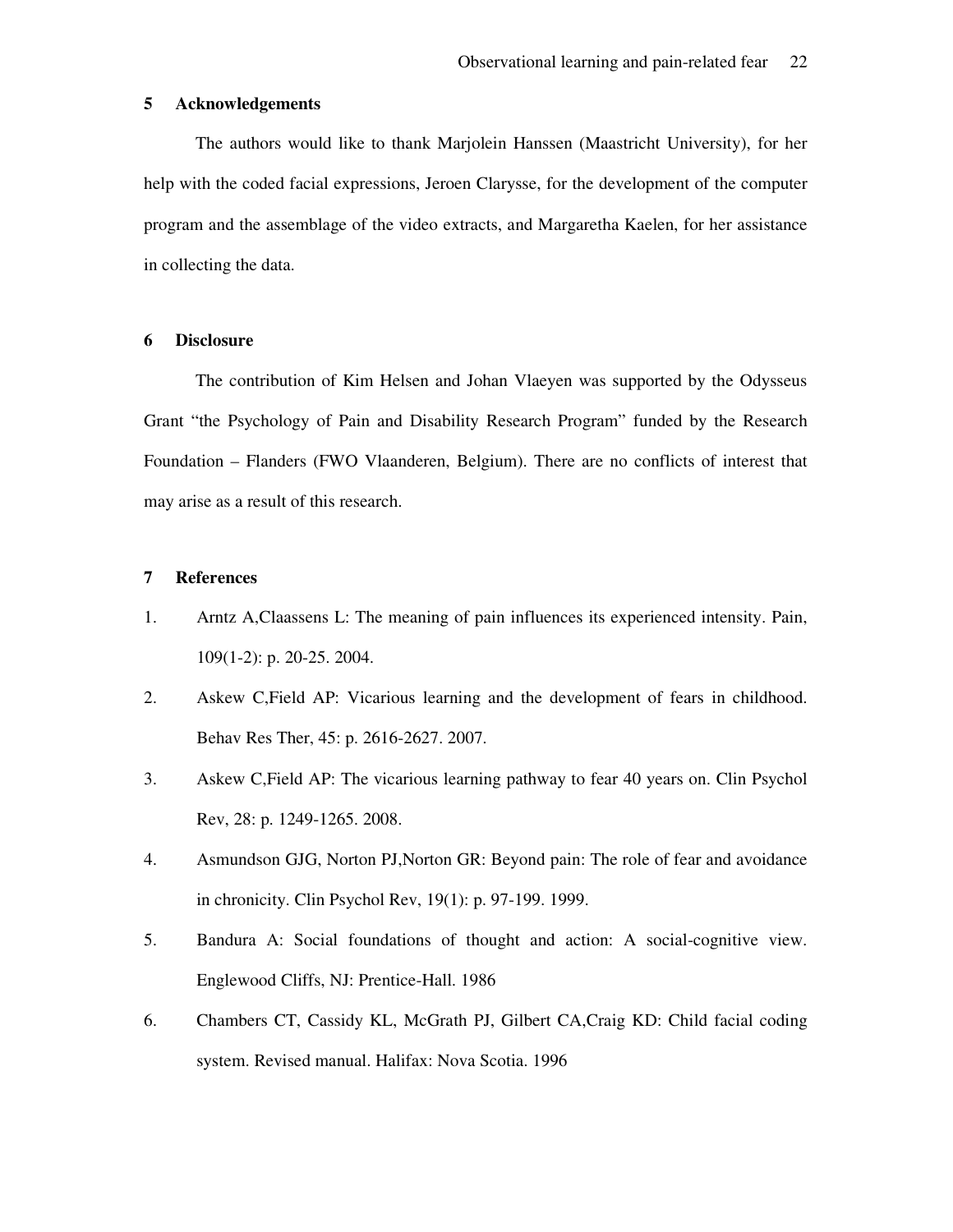- 7. Craig KD,Weiss SM: Vicarious influences on pain-threshold determinations. J Pers Soc Psychol, 19(1): p. 53-59. 1971.
- 8. Crombez G, Vlaeyen JWS, Heuts PHTG,Lysens R: Pain-related fear is more disabling than pain itself: Evidence on the role of pain-related fear in chronic low back pain disability. Pain, 80: p. 329-339. 1999.
- 9. De Gelder B, Snyder J, Greve D, Gerard G,Hadjikhani N: Fear fosters flight: a mechanism for fear contagion when perceiving emotion expressed by a whole body. Proc Natl Acad Sci U S A, 101(47): p. 16701-16706. 2004.
- 10. De Houwer J: The propositional approach to associative learning as an alternative for association formation models. Learning & Behavior, 37(1): p. 1-20. 2009.
- 11. Delgado MR, Olsson A,Phelps EA: Extending animal models of fear conditioning to humans. Biol Psychol, 73: p. 39-48. 2006.
- 12. Ekman P,Rosenberg EL: What the face reveales. Basic and applied studies of spontaneous expression using the Facial Action Coding System (FACS). New York, Oxford: Oxford University Press. 1997
- 13. Eysenck MW: Anxiety: The cognitive perspective. Hillsdale: Lawrence Erlbaum Associates. 1992
- 14. Feldner MT,Hekmat H: Perceived control over anxiety-related events as a predictor in a cold pressor task. J Behav Ther Exp Psychiatry, 32: p. 191-202. 2001.
- 15. Field AP,Lawson J: Fear information and the development of fears during childhood: effects on implicit fear responses and behavioural avoidance. Behav Res Ther, 41: p. 1277-1293. 2003.
- 16. Gatchel RG, Peng YB, Peters ML, Fuchs PN,Turk DC: The biopsychosocial approach to chronic pain: scientific advances and future directions. Psychol Bull, 133(4): p. 581- 624. 2007.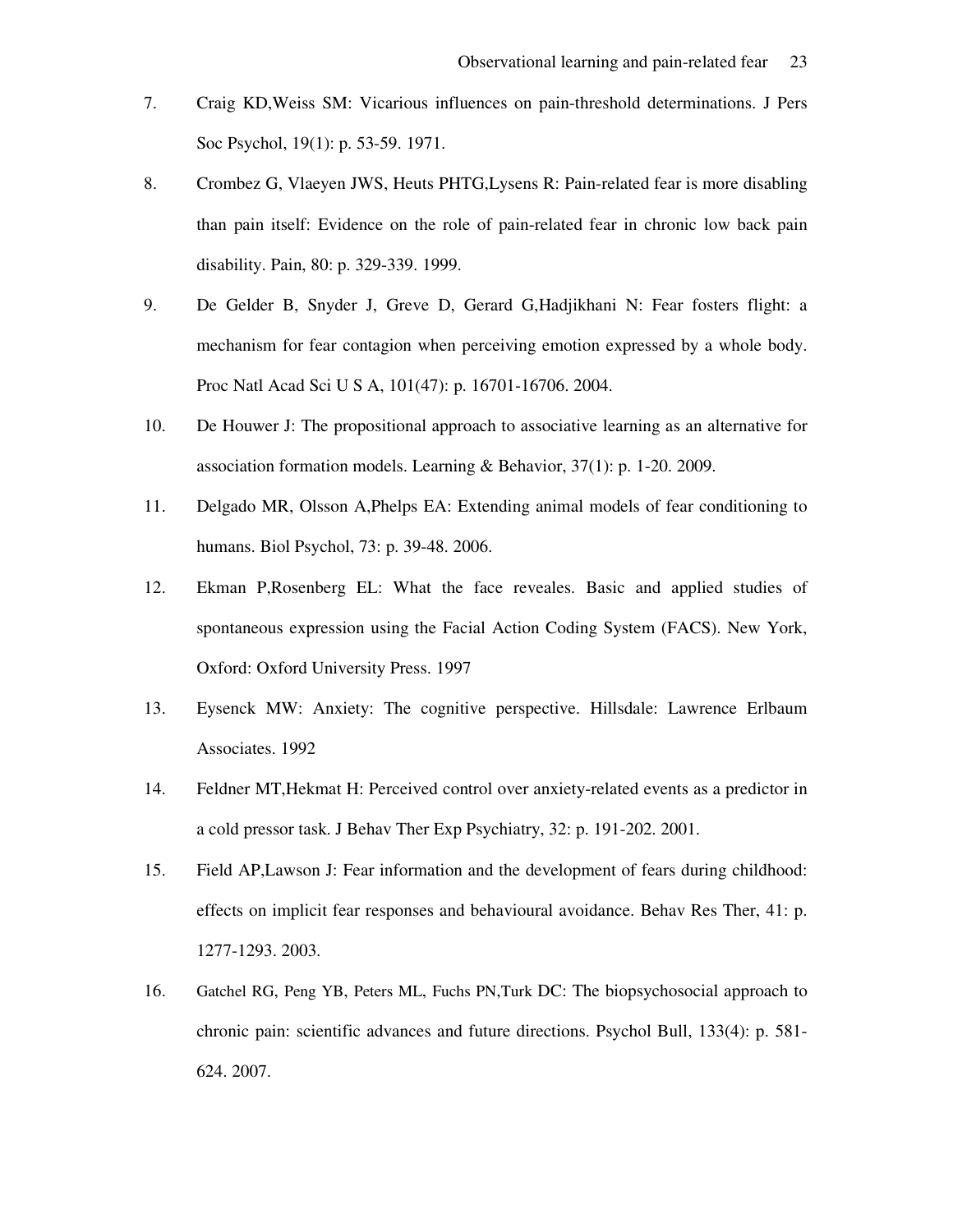- 17. Gerull FC,Rapee RM: Mother knows best: effects of maternal modelling on the acquisition of fear and avoidance behaviour in toddlers. Behav Res Ther, 40: p. 279- 287. 2002.
- 18. Goubert L, Craig KD, Vervoort T, Morley S, Sullivan MJL, Williams ACdC, Cano A,Crombez G: Facing others in pain: the effects of empathy. Pain, 118: p. 285-288. 2005.
- 19. Goubert L, Vlaeyen JWS, Crombez G,Craig KD: Learning about pain from others: An observational learning account. The Journal of Pain, 12(2): p. 167-174. 2011.
- 20. Hollander M, de Jong JR, Volders S, Goossens MEJB, Smeets RJ,Vlaeyen JWS: Fear reduction in patients with chronic pain: A learning theory perspective. Expert Review of Neurotherapeutics, 10(11): p. 1733-1745. 2010.
- 21. King NJ, Gullone E,Ollendick TH: Etiology of childhood phobias: current status of Rachman's three pathways theory. Behav Res Ther, 36: p. 297-309. 1998.
- 22. Koyama T, McHaffie JG, Laurienti PJ,Coghill RC: The subjective experience of pain: Where expectations become reality. Proc Natl Acad Sci U S A, 102(36): p. 12950- 12955. 2005.
- 23. Lang PJ: Fear reduction and fear behavior: Problems in treating a construct. Research in Psychotherapy, ed. Schlien JM. Vol. 3. Washington DC: American Psychological Association. 90-103. 1968
- 24. Leeuw M, Goossens MEJB, Linton SJ, Crombez G, Boersma K,Vlaeyen JWS: The fear-avoidance model of musculoskeletal pain: current state of scientific evidence. J Behav Med, 30(1): p. 77-94. 2007.
- 25. Lethem J, Slade PD, Troup JDG,Bentley G: Outline of a Fear Avoidance Model of exaggerated pain perception. Behav Res Ther, 21(4): p. 401-408. 1983.
- 26. Litt MD: A model of pain and anxiety associated with acute stressors: Distress in dental procedures. Behav Res Ther, 34(5/6): p. 459-476. 1996.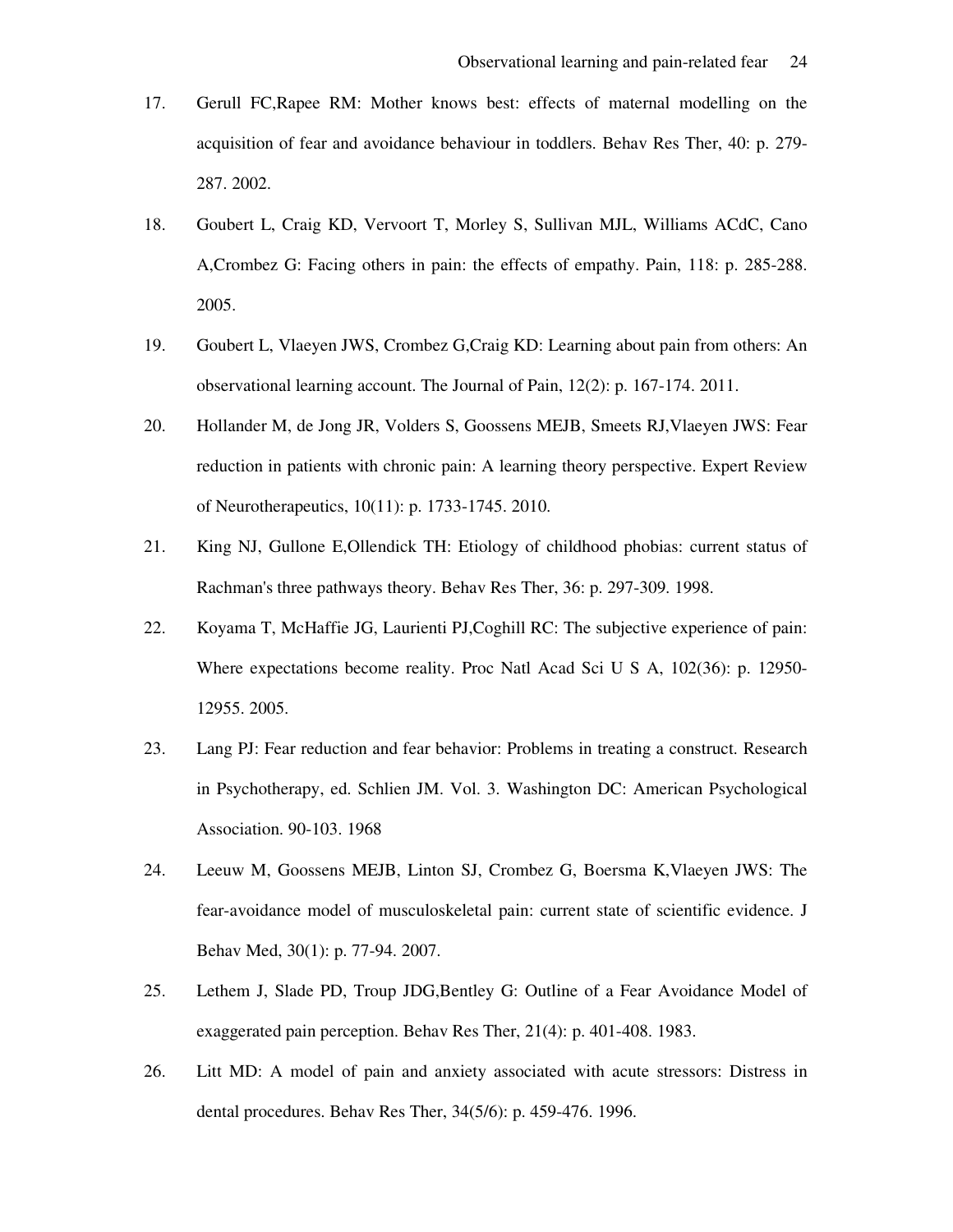- 27. Marks IM: Fears, phobias, and rituals. New York: Oxford University Press. 1987
- 28. McCracken LM, Zayfert C,Gross RT: The Pain Anxiety Symptoms Scale (PASS): A multidimensional Measure of Pain-Specific Anxiety Symptoms. Behavior Therapist, 16: p. 183-184. 1993.
- 29. McNeil DW,Rainwater AJ: Development of the Fear of Pain Questionnaire-III. J Behav Med, 21(4): p. 389-410. 1998.
- 30. Mineka S,Sutton J: Contemporary learning theory perspectives on the etiology of fears and phobias. Fear and learning: Contemporary perspectives, ed. Craske M and Hermans D. Washington DC: American Psychological Association. 2006
- 31. Mitchell CJ, De Houwer J,Lovibond PF: The propositional nature of human associative learning. Behav Brain Sci, 32(2): p. 183-246. 2009.
- 32. Muris P, Bodden D, Merckelbach H, Ollendick TH,King N: Fear of the beast: a prospective study on the effects of negative information on childhood fear. Behav Res Ther, 41: p. 195-208. 2003.
- 33. Olsson A, Nearing KI,Phelps EA: Learning fears by observing others: the neural systems of social fear. Social Cognitive and Affective Neuroscience, 2(1): p. 3-11. 2007.
- 34. Olsson A,Phelps EA: Learned fear of "unseen" faces after Pavlovian, Observational, and Instructed fear. Psychological Science, (12): p. 822-828. 2004.
- 35. Olsson A,Phelps EA: Social learning of fear. Nat Neurosci, 10(9): p. 1095-1102. 2007.
- 36. Osman A, Breitenstein JL, Barrios FX, Guttierrez PM,Kopper BA: The Fear of Pain Questionnaire-III: Further reliability and validity with non-clinical samples. J Behav Med, 25: p. 155-173. 2002.
- 37. Peeters FPML, Ponds RWHM,Vermeeren MTG: Affectiviteit en zelfbeoordeling van depressie en angst. Tijdschrift voor Psychiatrie, (3): p. 240-248. 1996.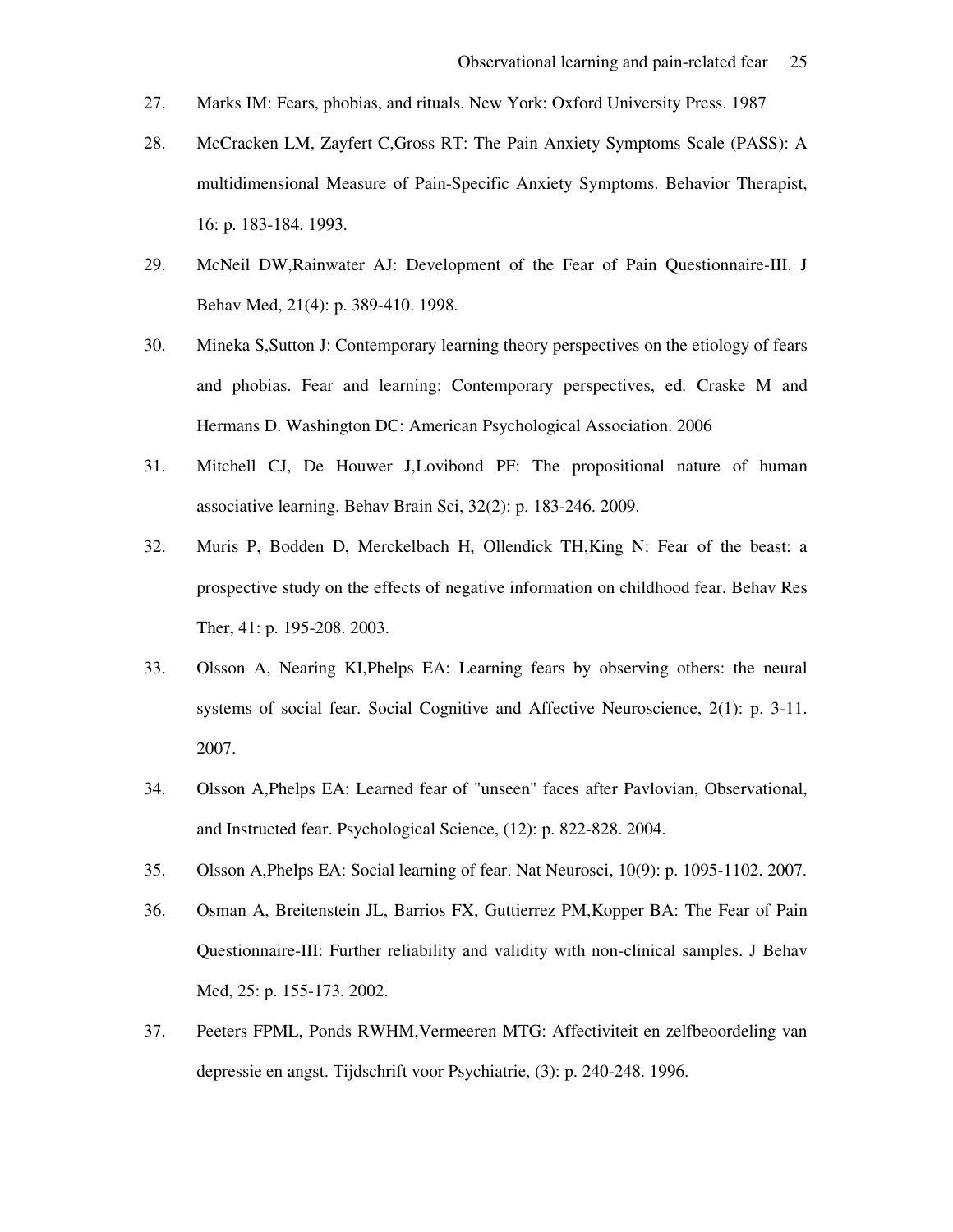- 38. Rachman S: The conditioning theory of fear-acquisition: A critical examination. Behav Res Ther, 15: p. 375-387. 1977.
- 39. Rachman S: Neo-conditioning and the classical theory of fear acquisition. Clin Psychol Rev, 11(2): p. 155-173. 1991.
- 40. Roelofs J, Peters ML, Deutz J, Spijker C,Vlaeyen JWS: The Fear of Pain Questionnaire (FPQ): Further psychometric examination in a non-clinical sample. Pain, 116: p. 339-346. 2005.
- 41. Seminowicz DA,Davis KD: Cortical responses to pain in healthy individuals depends on pain catastrophizing. Pain, 120: p. 297-306. 2006.
- 42. Sperry-Clark JA, McNeil DW,Ciano-Federoff L: Assessing chronic pain patients: The Fear of Pain Questionnaire-III. Innovations in clinical practice: A source book, ed. Van de Creek L and Jackson TL. Vol. 17. Sarasota, FL: Professional Resource Press. 293-305. 1999
- 43. Spruyt A, Clarysse J, Vansteenwegen D, Baeyens F,Hermans D: Affect 4.0: A free software package for implementing psychological and psychophysiological experiments. Experimental Psychology, 57: p. 36-45. 2010.
- 44. Staats P, Hekmat H,Staats AW: Psychological behaviorism theory of pain: A basis for unity. Pain forum, 5: p. 194-207. 1996.
- 45. Sullivan MJL, Bishop SR,Pivik J: The Pain Catastrophizing Scale: Development and validation. Psychological Assessment, 7: p. 524-532. 1995.
- 46. Van Damme S, Crombez G, Bijttebier P, Goubert L,Van Houdenhove B: A confirmatory factor analysis of the Pain Catastrophizing Scale: invariant factor structure across clinical and non-clinical populations. Pain, 96: p. 319-324. 2002.
- 47. Van Damme S, Crombez G, Van Nieuwenborgh-De Wever K,Goubert L: Is distraction less effective when pain is threatening? An experimental investigation with the cold pressor task. European Journal of Pain, 12: p. 60-67. 2008.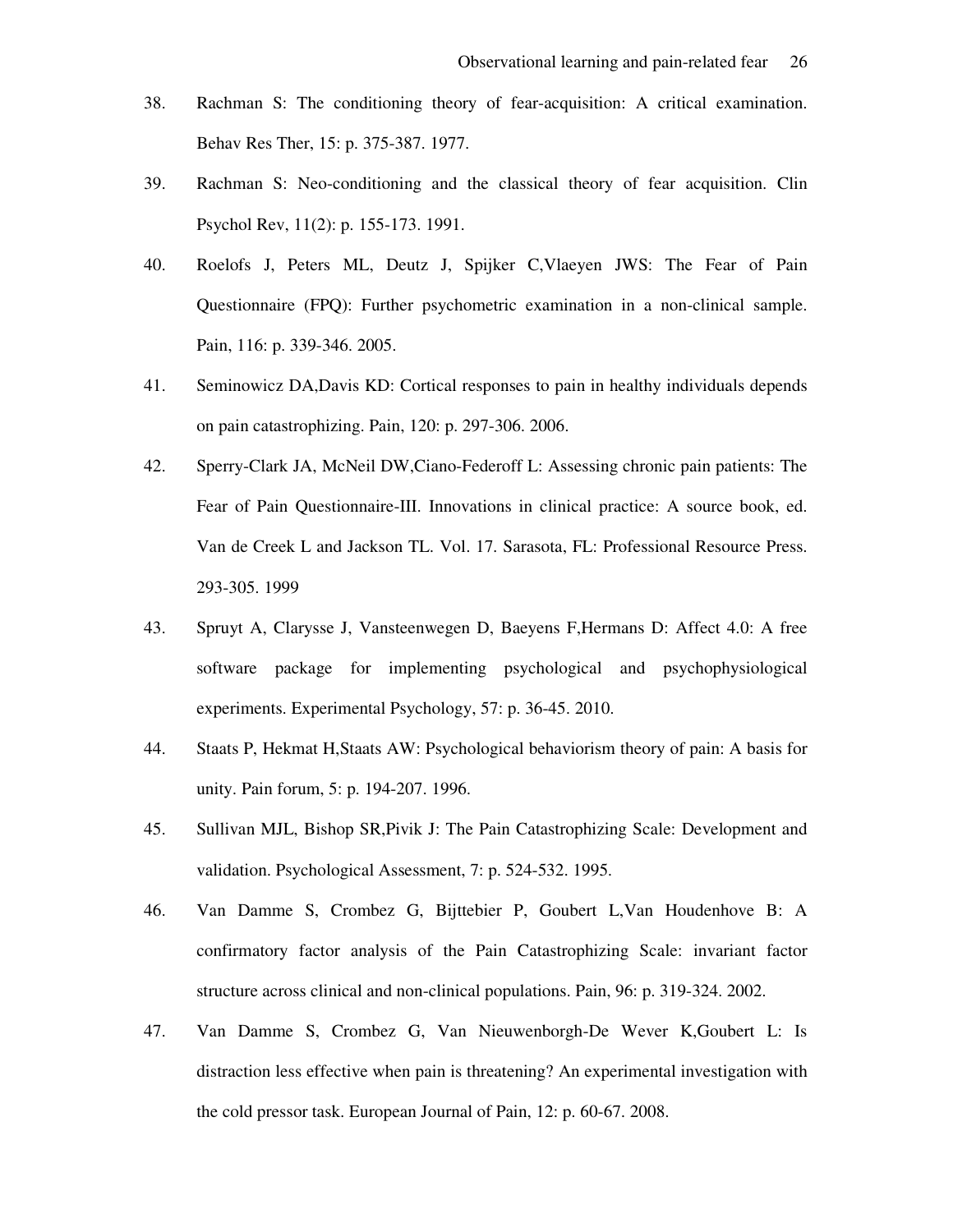- 48. Vlaeyen JWS, Hanssen M, Goubert L, Vervoort T, Peters ML, Van Breukelen G, Sullivan MJL,Morley S: Threat of pain influences social context effects on verbal pain report and facial expression. Behav Res Ther, 47(9): p. 774-782. 2009.
- 49. Vlaeyen JWS,Linton SJ: Fear-avoidance and its consequences in chronic musculoskeletal pain. Pain, 85: p. 317-332. 2000.
- 50. Watson D, Clark LA,Tellegen A: Development and validation of brief measures of positive and negative affect: The PANAS Scales. J Pers Soc Psychol, 54(6): p. 1063- 1070. 1988.
- 51. Williams AC: Facial expression of pain: An evolutionary account. Behav Brain Sci, 25(4): p. 439-488. 2002.
- 52. Wunsch A, Philippot P,Plaghki L: Affective associative learning modifies the sensory perception of nociceptive stimuli without participant's awareness. Pain, 102(1-2): p. 27-38. 2003.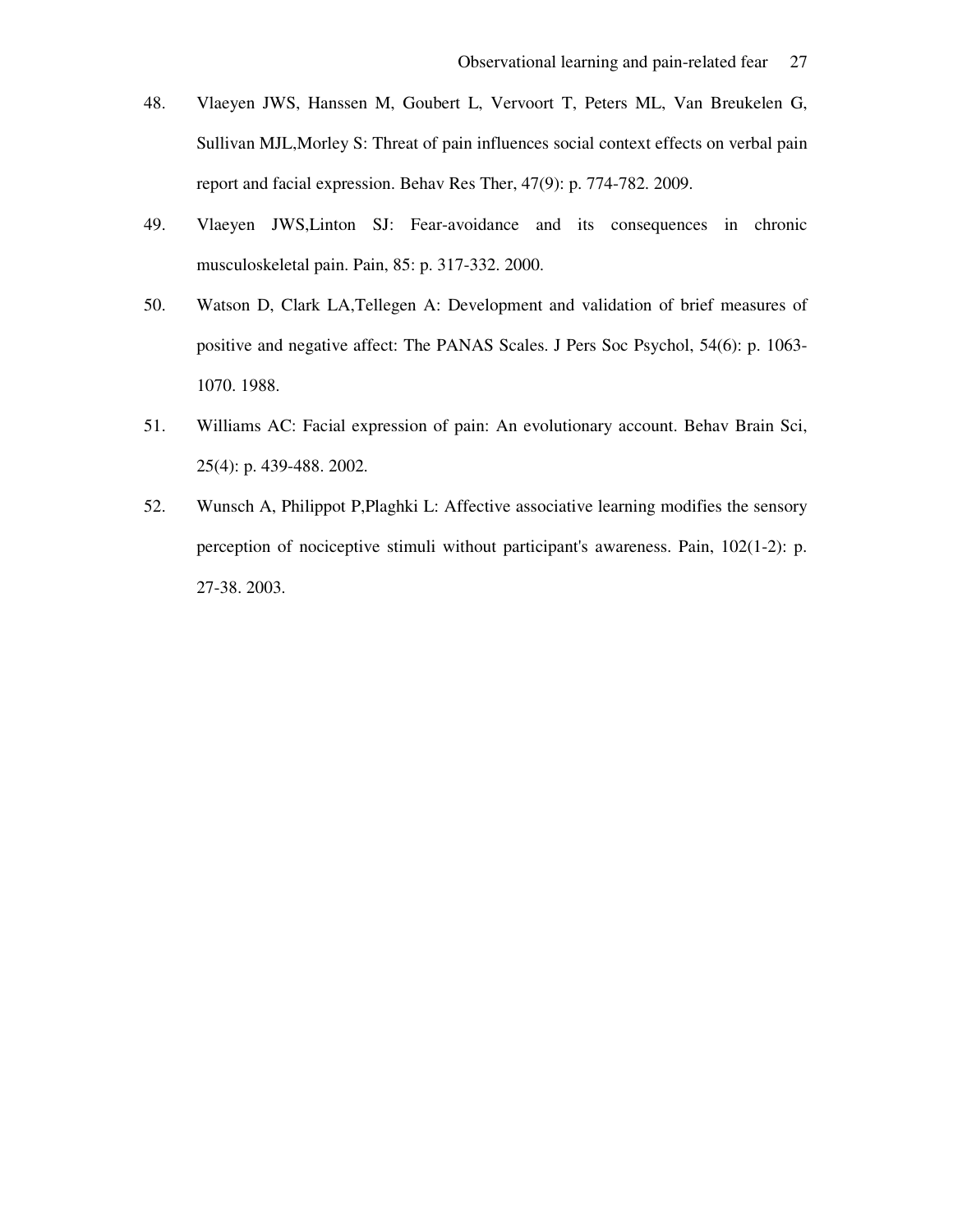# **8 Figure legends**

*Figure 1.* Graphical overview of the experimental procedure, with the measurements during the observation, exposure, and recovery phases. During the observation phase, one color is associated with painful facial expressions of the video (top), while the other color is paired with neutral expressions (bottom).

*Figure 2.* Self-reports concerning the CPTs after watching the video (observation phase) and after each immersion (exposure phase).

 $* p < 0.05, ** p < 0.001.$ 

*Figure 3.* Observation phase. Negative affectivity (PANAS-NA) moderated the relationship between stimulus type and pain-related fear during the observation phase. Regression lines for both stimulus types are shown. Scores of the questionnaires were centered.

 $* p < 0.05, ** p < 0.01$ 

*Figure 4*. Exposure phase. Pain catastrophizing moderated the association between stimulus type and pain unpleasantness during the exposure phase. Regression lines for both stimulus types are shown. Scores of the questionnaires were centered.

\* *p* < 0.05, \*\* *p* < 0.01

*Figure 5.* Pain intensity ratings during exposure (left) and recovery (right).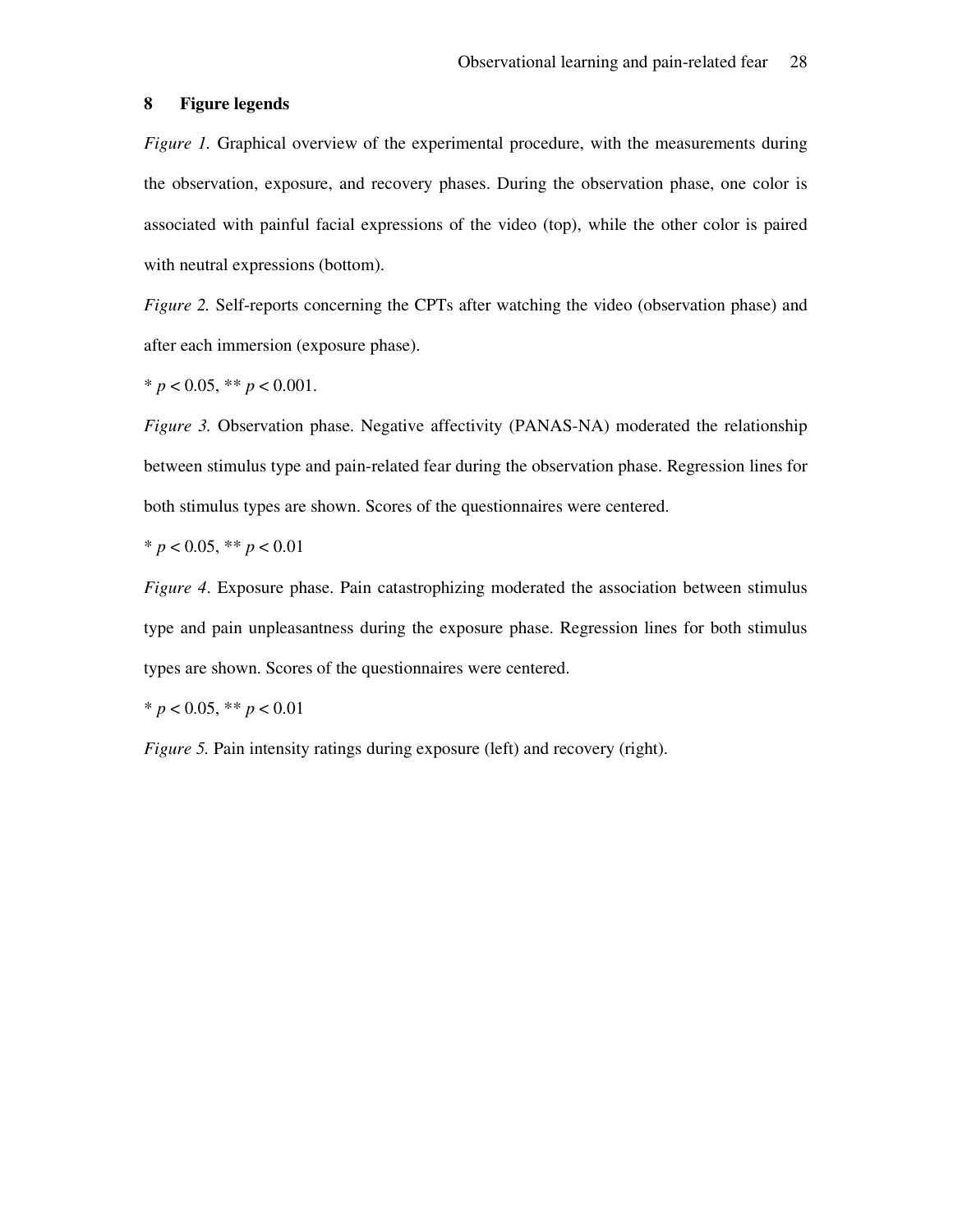

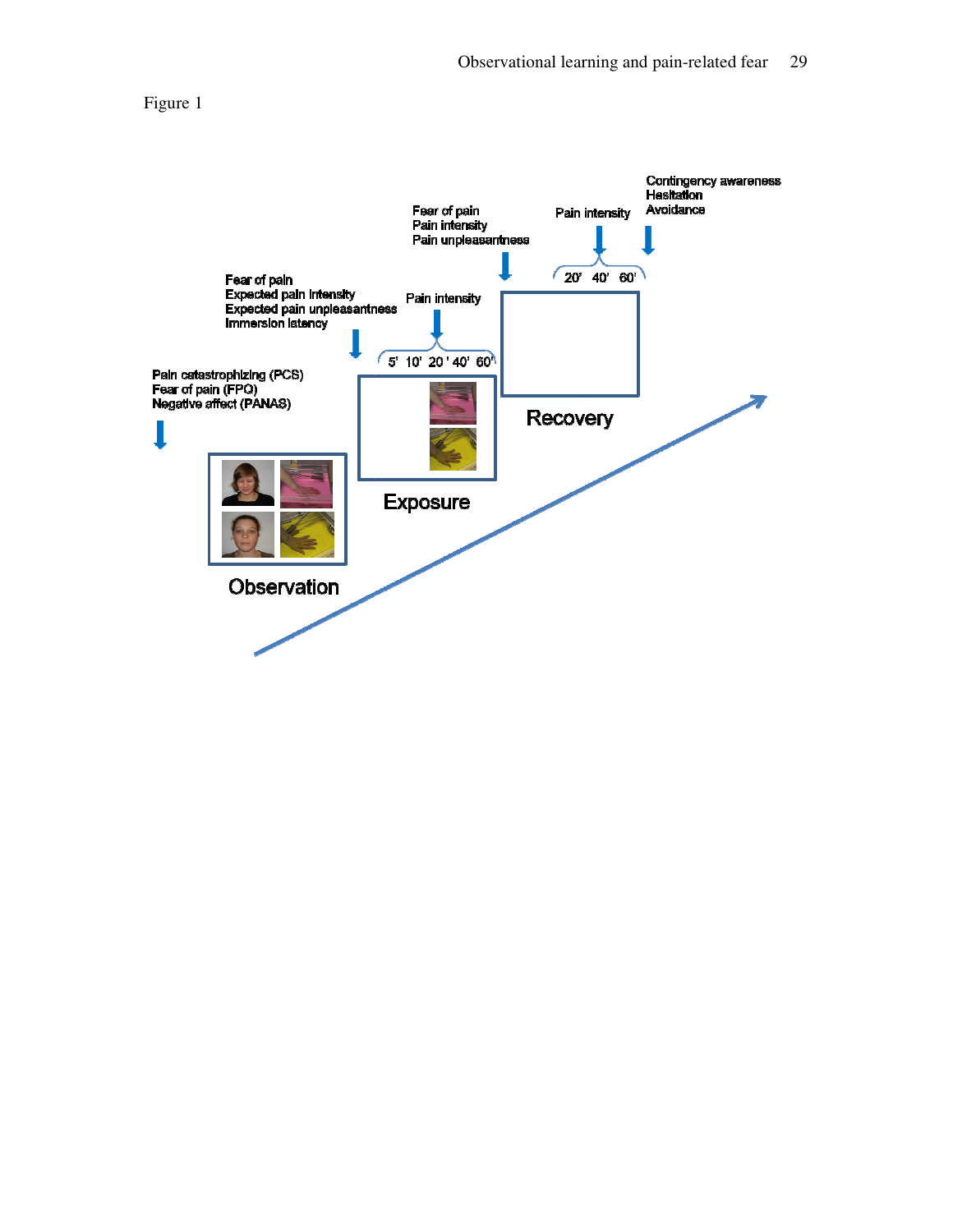

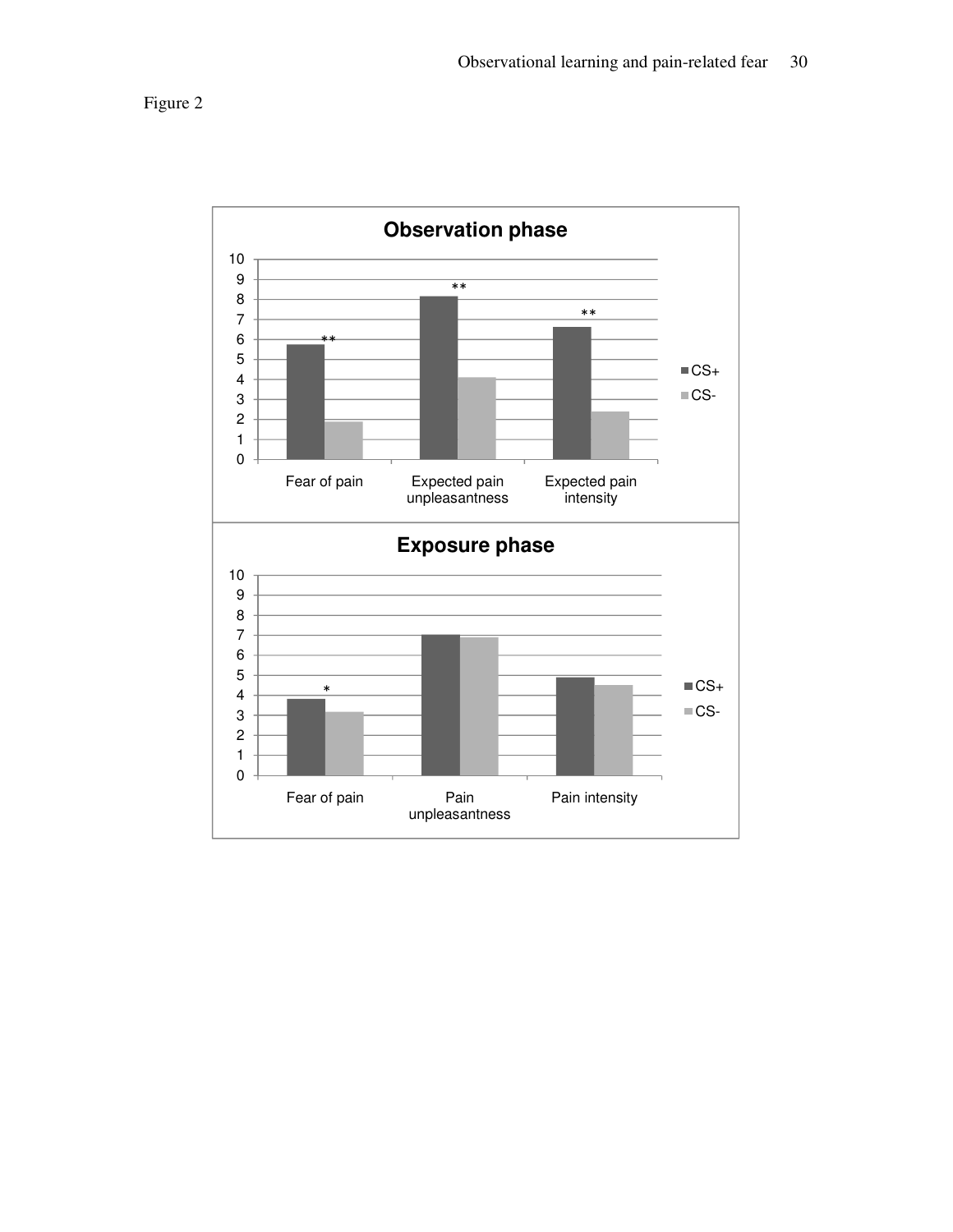

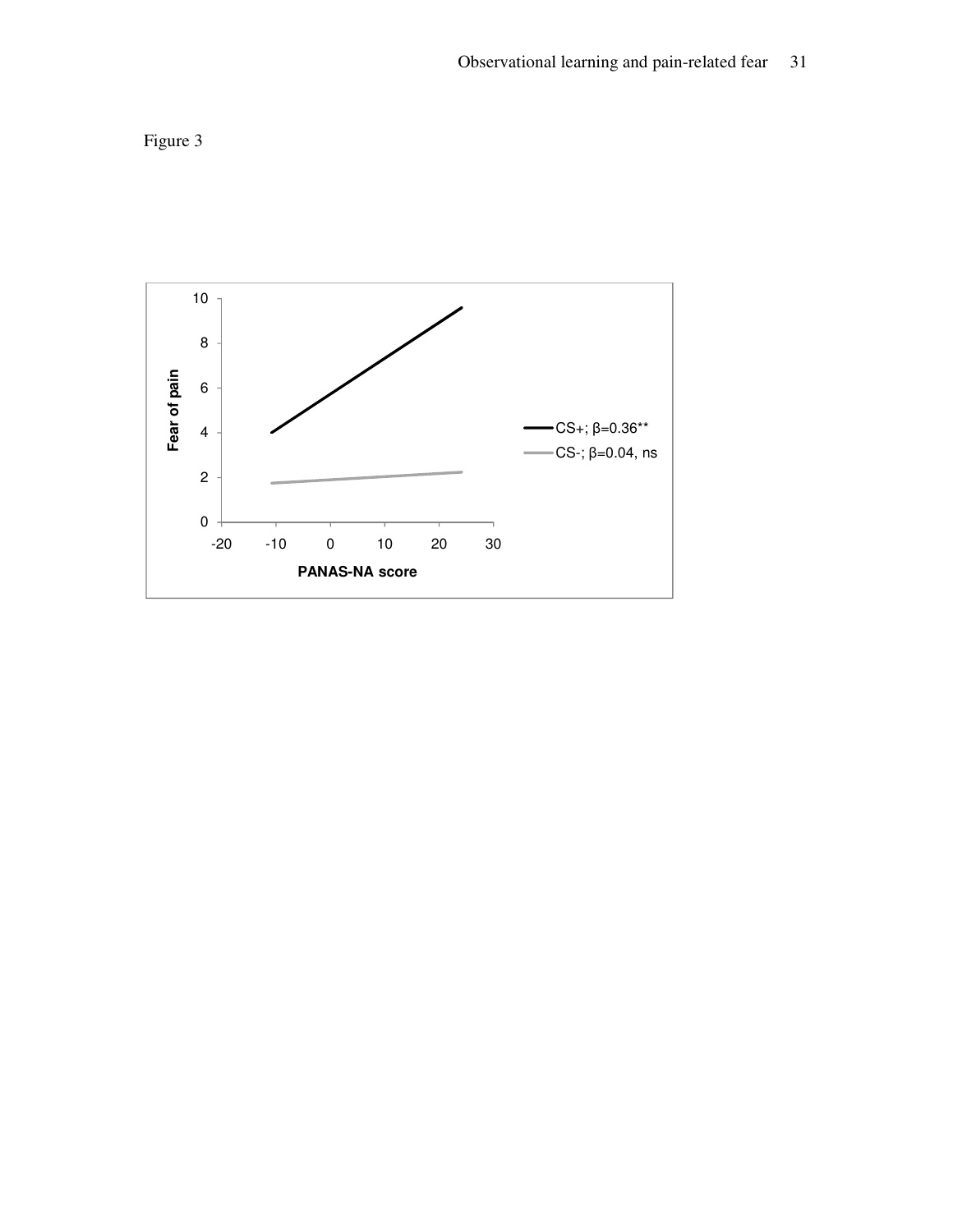

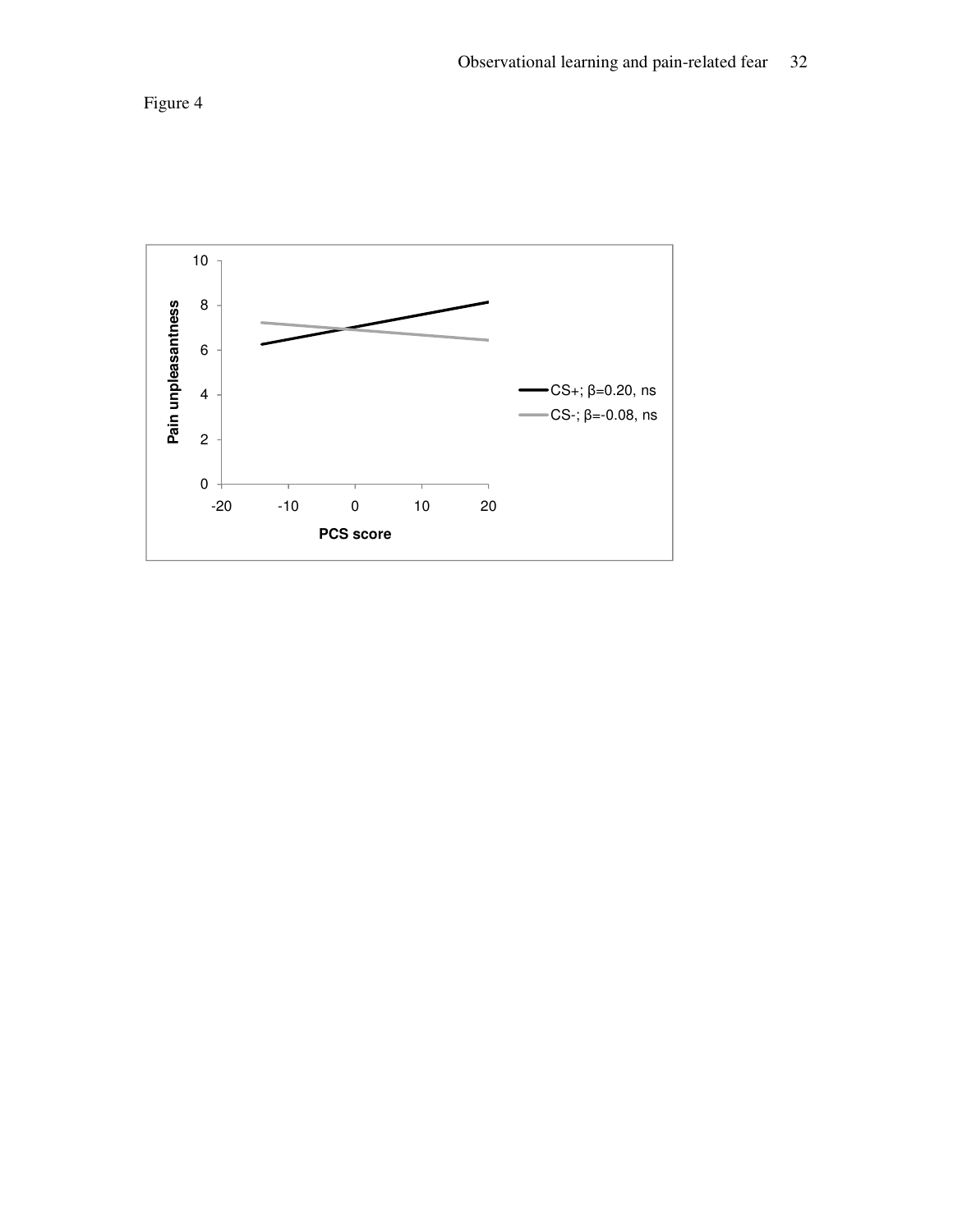

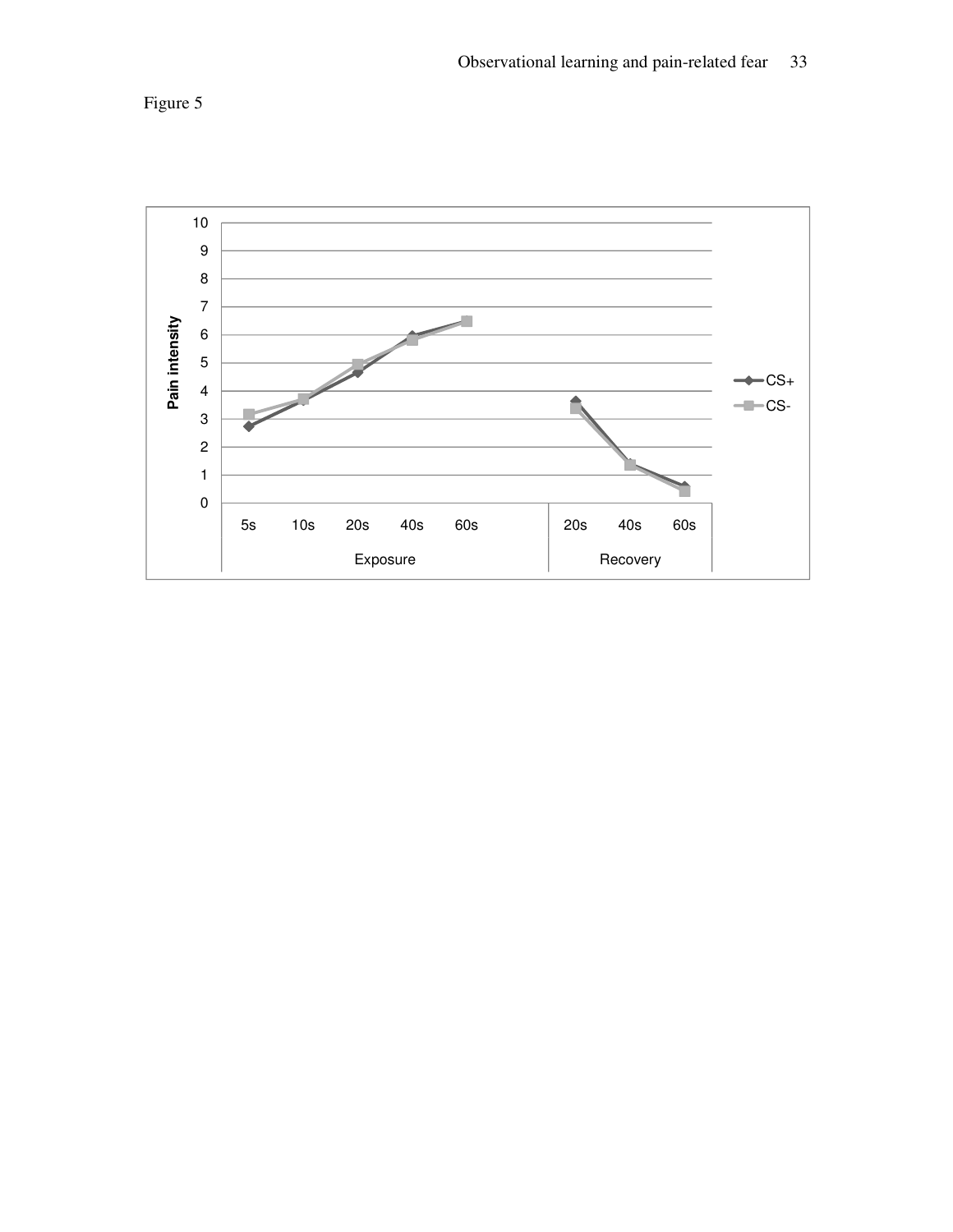Table 1

Means (M), Standard Deviations (SD), Cronbach's alpha, and Pearson intercorrelations of the Questionnaires.

|              | Variable                        | Cronbach's | M     | <b>SD</b> | 2       | 3       |
|--------------|---------------------------------|------------|-------|-----------|---------|---------|
|              |                                 | alpha      |       |           |         |         |
|              |                                 |            |       |           |         |         |
| $\mathbf{1}$ | Pain catastrophizing (PCS)      | 0.90       | 17.02 | 8.42      | $0.47*$ | 0.19    |
|              | 2 Trait fear of pain (FPQ)      | 0.91       | 75.29 | 14.79     |         | $0.35*$ |
| 3            | Negative affectivity (PANAS-NA) | 0.88       | 20.81 | 6.48      |         | -       |

*Note.* PCS = Pain Catastrophizing Scale, FPQ = Fear of Pain Questionnaire, and

PANAS-NA = Positive And Negative Affect Schedule - Negative Affectivity subscale.

*\* p* < 0.05.